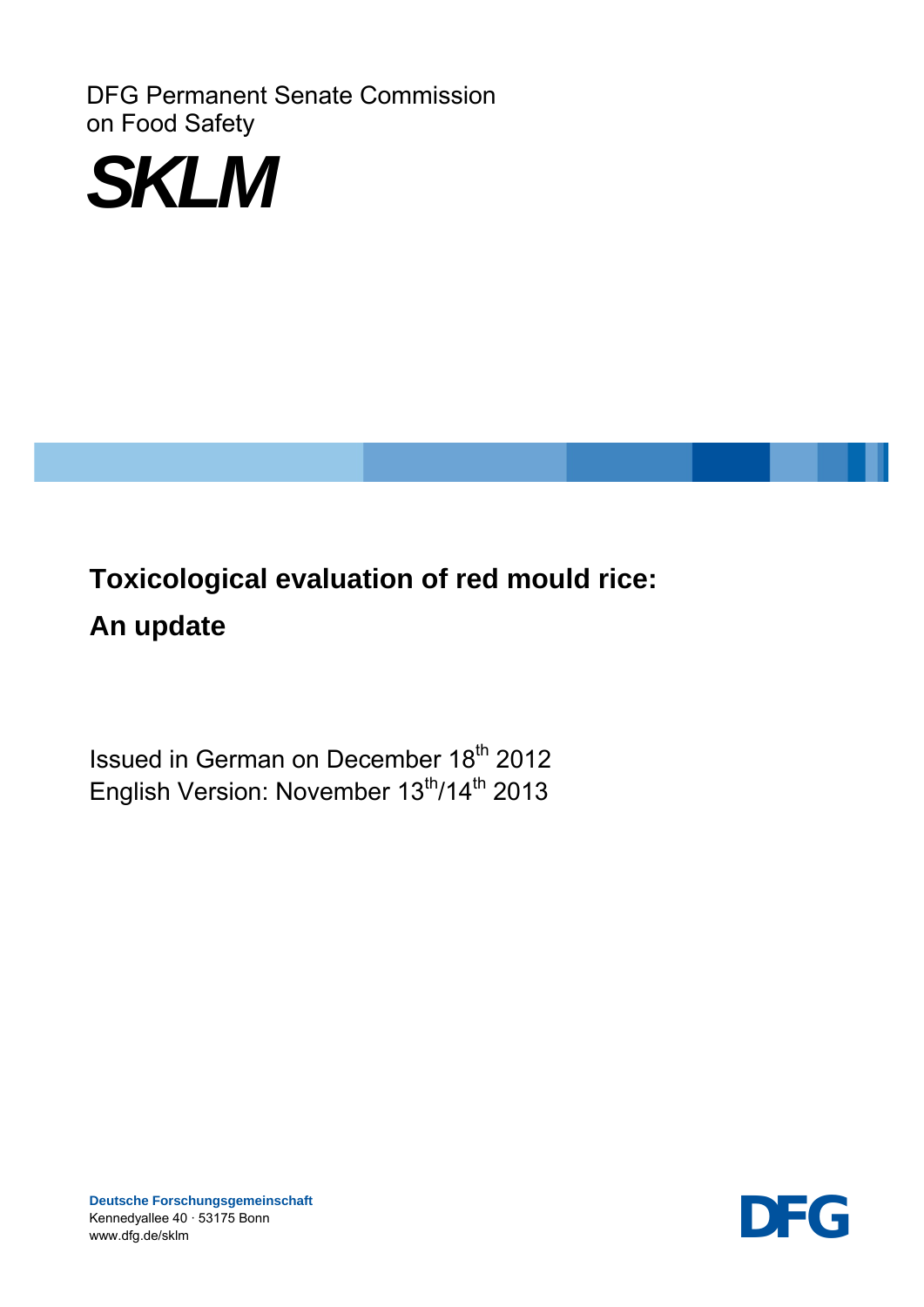## Members and guests of the DFG Permanent Senate Commission on Food Safety 2011-13

#### **Members:**

Prof. Dr. Gerhard Eisenbrand (Chairman), Prof. Dr. Patrick Diel, Prof. Dr. Karl-Heinz Engel, Prof. Dr. Johanna Fink-Gremmels, Prof. Dr. Jan G. Hengstler, Prof. Dr. Hans-Ulrich Humpf, Prof. Dr. Hans-Georg Joost, Prof. Dr. Dietrich Knorr, Prof. Dr. Doris Marko, Prof. Dr. I.M.C.M. Ivonne Rietjens, Prof. Dr. Pablo Steinberg

#### **Permanent guests:**

PD Dr. Christian Hertel, Prof. Dr. Sabine Kulling, Prof Dr. Alfonso Lampen, Prof Dr. Gerhard Rechkemmer, Dr. Richard H. Stadler, Prof. Dr. Stefan Vieths

The Commission would like to thank the members of the working group "Food constituents": Prof. Dr. Pablo Steinberg (WG Chairman), Dr. Klaus E. Appel, Dr. Matthias Baum, Prof. Dr. Hubertus E. Brunn, Prof. Dr. Patrick Diel, Prof. Dr. Gerhard Eisenbrand, Barbara Engeli, Prof. Dr. Jan G. Hengstler, Prof. Dr. Hans-Ulrich Humpf, Dr. Dirk Lachenmeier, Prof. Dr. Doris Marko, Prof. Dr. Christian Steffen and Prof. Dr. Peter Winterhalter for the preparation of the opinion and the SKLM staff represented by Dr. Sabine Guth, Dr. Michael Habermeyer and Dr. Angelika Roth for their support.

#### **SKLM Commission Secretariat**

Lebensmittelchemie und Toxikologie, Technische Universität Kaiserslautern, Erwin-Schrödinger-Straße 52, 67663 Kaiserslautern E-Mail: sklm@rhrk.uni-kl.de • Tel.: +49 631 2054200 • Fax: +49 631 2054005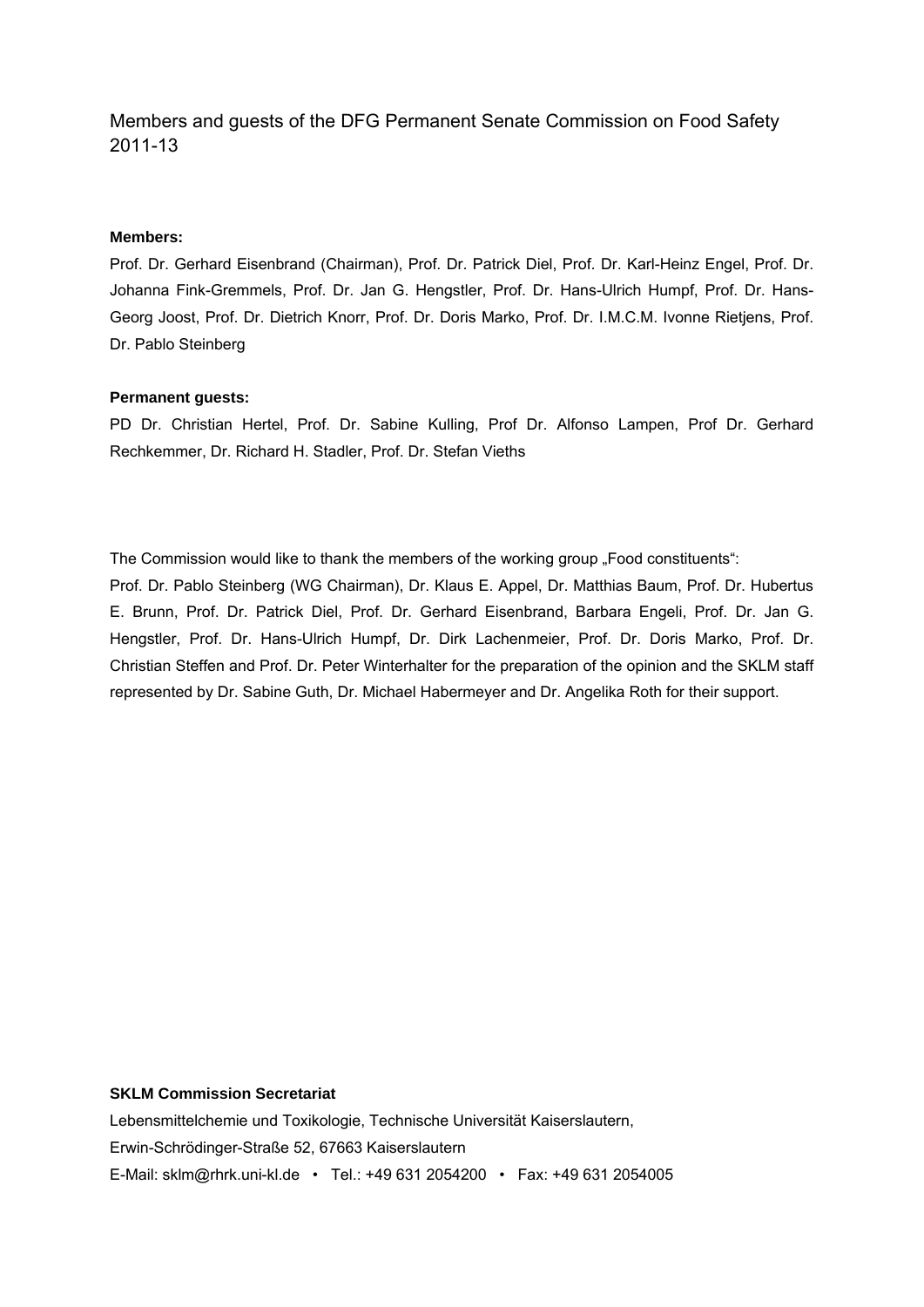*Red mould rice is presently offered under various trade names<sup>1</sup> primarily through the internet, mainly as a food supplement with a cholesterol-lowering effect, i.e. without legal approval as a drug. This development caused the DFG Senate Commission on Food Safety to evaluate red mould rice with respect to its effects on human health in a first opinion in 2004. The European Food Safety Authority published an assessment of the health claims regarding monacolin K from red mould rice. The SKLM updated its opinion on December 18th 2012. The English version was agreed on November 13th/14th 2013.* 

## **Toxicological evaluation of red mould rice**

## **1 Introduction**

Red mould rice is the fermentation product of ordinary rice with certain mould species of the genus *Monascus*. The fermentation leads to the formation of red colour constituents and also various potentially active constituents, such as monacolins, monankarins, ankalactones and citrinin are formed. The use of red mould rice for the colouring, flavouring and preservation of foods and as medication to stimulate digestion and blood circulation in East Asia dates back various centuries [1]. In China, red mould rice was included as a food additive in a Directive for Food Additives for the colouring of meat, fish and soy products in 1982 [2]. In contrast in Japan, only the pigments of the red mould rice species *Monascus purpureus* are allowed to be used in foodstuffs and the production of red mould rice already reached 100 tons/year in 1977 [3].

The product "red rice flour", provided that it is used for colouring of foodstuffs i.e. for technological purposes, is classified in the EU as a food additive and not as a food with colouring properties. Accordingly, it requires approval as a food colouring agent which has not yet been given [4, 5]. The potential use of "red rice flour" as food is not uniformly evaluated in the EU.

Although red mould rice is not approved as a food additive, its use in vegetarian sausage-like products has been detected [6]. Moreover, in connection with reports on allergic reactions unapproved use in the production of sausage products has been uncovered [7-9].

  $1$  Among others as red rice, red fermented rice, red yeast rice, red mould rice, Angkak, Hongqu and Red Koji as well as Cholestin<sup>™</sup>, Xuezhikang<sup>™</sup>, HypoCol™, Cholestol™, CholesteSure<sup>™</sup> and CholestOut™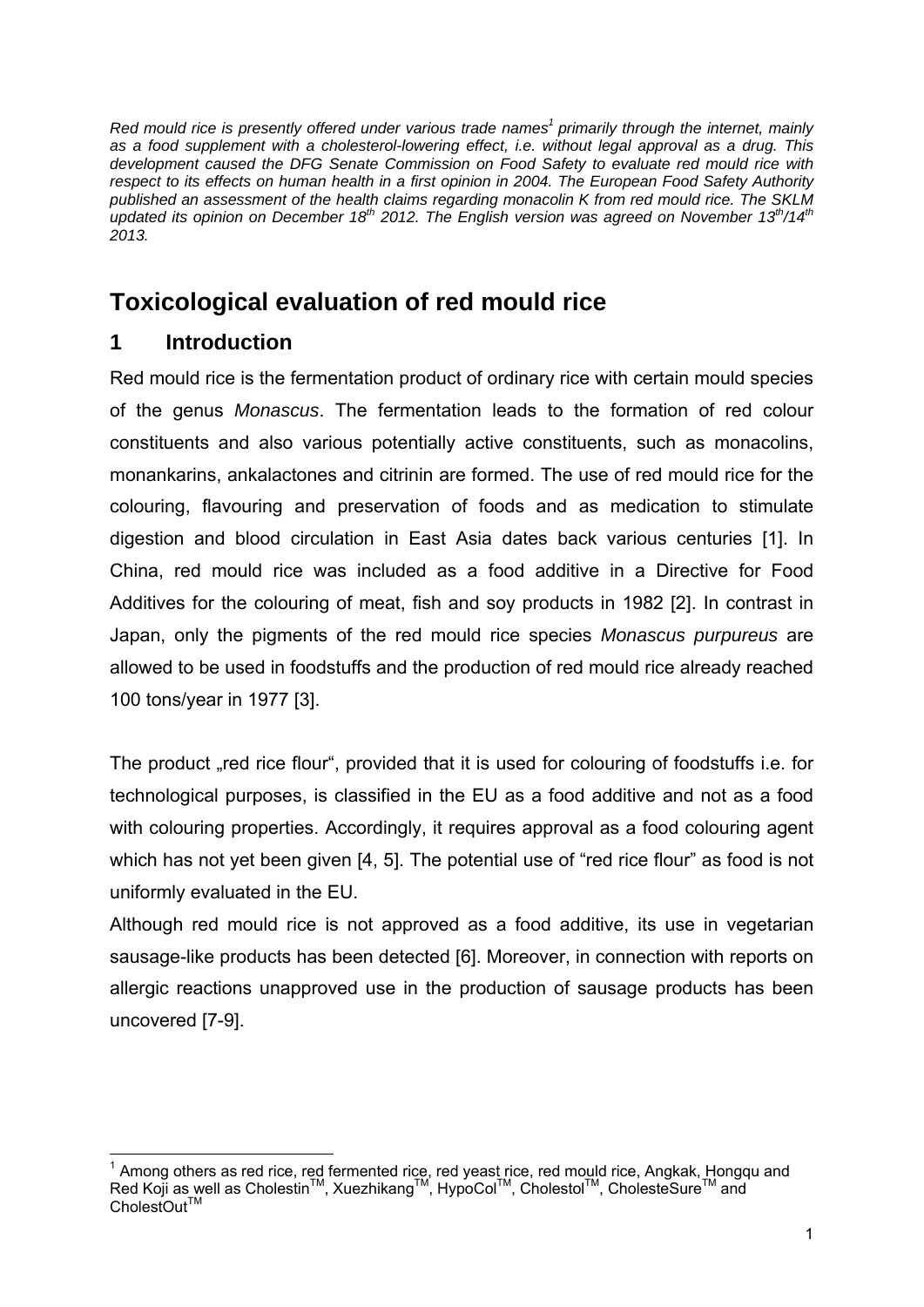In the USA a red mould rice preparation (Cholestin<sup>TM</sup>) has been marketed as a food supplement (FS) [10]. In 2000 it was classified as an unapproved drug by the Food and Drug Administration (FDA), based on its drug-like action [11].

In the EU red mould rice is offered as a food supplement for lowering the blood cholesterol level. The "Novel Food" catalogue of the European Commission confers to the product "red yeast fermented rice" the "FS" status, i.e. the product was only used as or in food supplements before 15th May 1997, any other use requiring approval according to the Novel Food Regulation [http://ec.europa.eu/food/committees/regulatory/scfcah/general\_food/sum\_26012010 \_en.pdf]. The Federal Institute for Drugs and Medical Devices (BfArM, Germany) issued a press release warning against the consumption of such products [12], since the active constituent monacolin K is identical with lovastatin, a potent statin used as a drug. Statins inhibit the synthesis of cholesterol at the level of hydroxymethylglutaryl-coenzyme A (HMG-CoA) reductase. The simultaneous ingestion of red mould rice and statins and numerous other drugs may lead to an increase in the inhibitory effect on the above-mentioned enzyme with subsequent adverse health effects.

Upon request of the European Commission, the European Food Safety Authority (EFSA) recently published a Scientific Opinion on the substantiation of health claims related to monacolin K from red yeast rice and the maintenance of normal blood LDLcholesterol concentrations [13]. The evaluation of EFSA is based on two clinical studies [14, 15], which showed an effect of red mould rice preparations at a daily dose of about 10 mg monacolin K on the LDL cholesterol levels in individuals with hypercholesterolaemia. It is based as well on the known pharmacological effect of lovastatin as an inhibitor of the HMG-CoA reductase. However, this evaluation of EFSA does not represent a classification or an approval of red mould rice as a foodstuff and no risk assessment has been carried out. According to EFSA a causeeffect relationship has been established between the consumption of monacolin K from red mould rice and maintenance of a normal blood LDL-cholesterol concentration. In order to accomplish the claimed effect, 10 mg of monacolin K from fermented red yeast rice preparations need to be consumed daily. Further clinical studies have confirmed the cholesterol-lowering effect of red mould rice [16-18].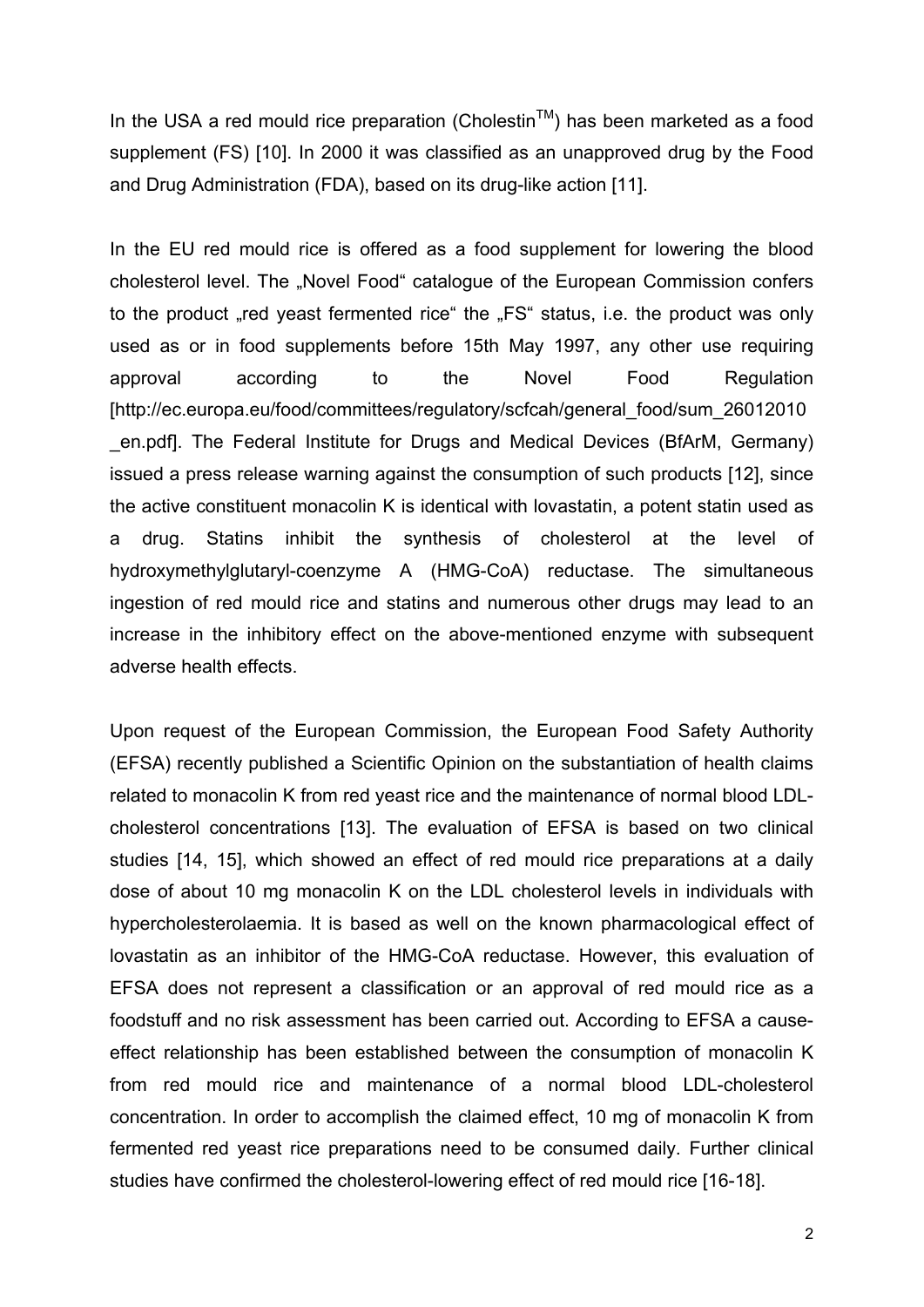## **2 Constituents and their biological effects**

Red mould rice is produced by fermentation of ordinary rice (*Oryza sativa*) with certain mould species of the genus *Monascus* (*M. ruber, M. purpureus, M. pilosus, M. floridanus*) [19]. Taxonomically, *Monascus* species belong to the *Monascaceae* family [20, 21], for which terminal cleistothecia surrounded by hyphae are characteristic. Depending on the fermentation process, the main constituents of red mould rice are carbohydrates (25-73%), proteins (14-31%), water (2-7%) and fatty acids (1-5%) [1, 22]. During fermentation over several days to weeks, numerous products of the secondary metabolism of moulds are formed. Among the compounds that may be produced by the organisms are various pigments, pharmacologically active monacolins (HMG-CoA reductase inhibitors) and monankarins (inhibitors of monoamine oxidase), the mycotoxin citrinin and other non-colouring substances [19, 23].

## **2.1 Pigments**

Pigments formed by *Monascus spp*. are not only present in free form but also bound as complexes to proteins, peptides and amino acids [24]. The main colouring components are the two red pigments rubropunctamine and monascorubramine, the orange-red pigments rubropunctatin and monascorubrin, as well as the yellow pigments monascin und ankaflavin [25-29] (Fig. 1).

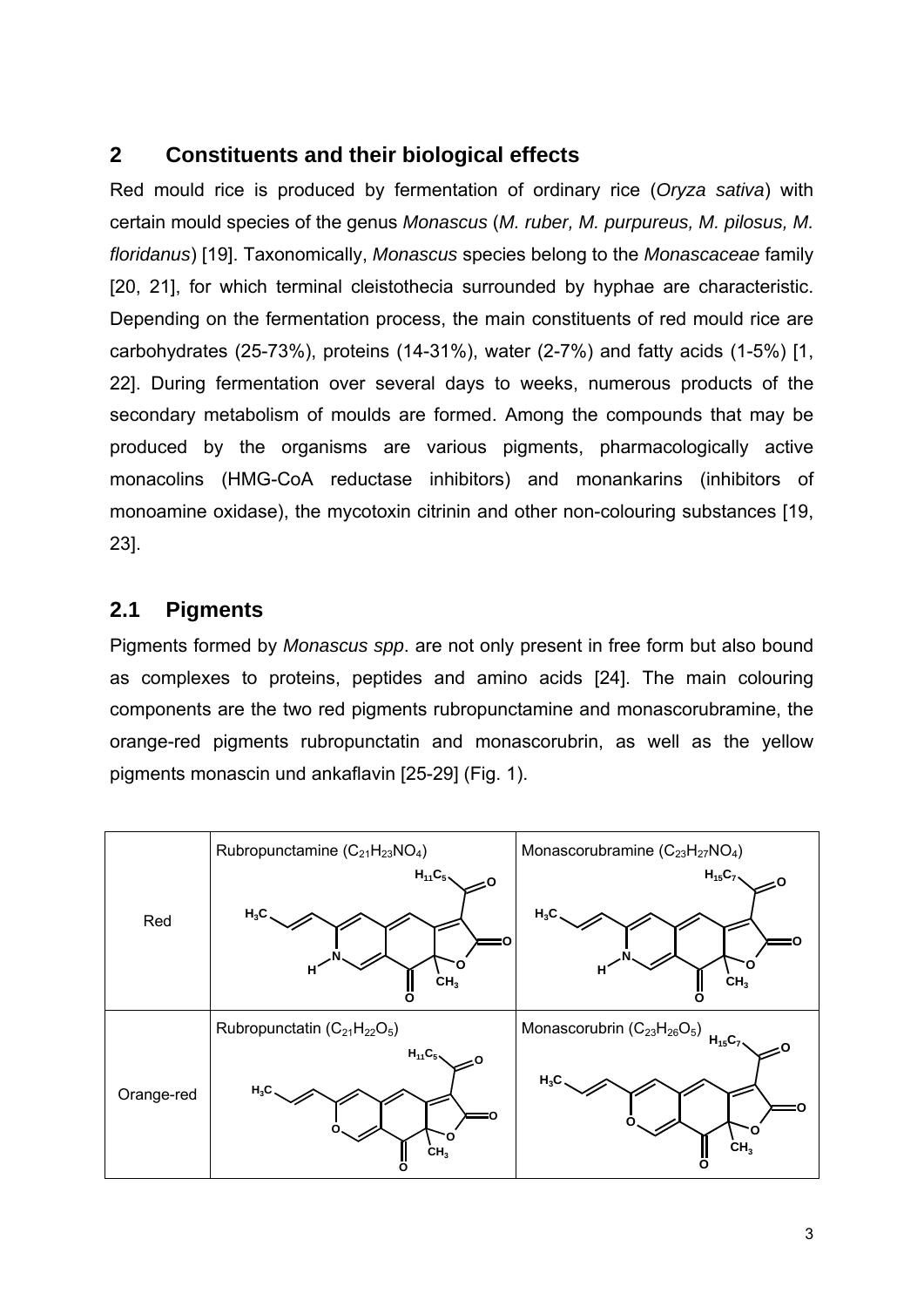

**Fig. 1: Main pigments of** *Monascus* **ssp. (according to [19])** 

The content of pigments in red mould rice varies depending on the culture conditions such as humidity, pH as well as nutrient and oxygen supply [30, 31]. A red mould rice product traditionally manufactured with *Monascus purpureus* had a pigment content of 0.3% in rice flour [1]. However, data on the proportion of individual pigments and their natural variability in the traditional product are not available.

The incubation of 3-day old chicken embryos for 9 days with the mycelium pigments monascorubrin, rubropunctatin, monascin and ankaflavin purified by HPLC led to embryonic malformations and lethality. The doses causing these effects in 50% of the treated embryos ( $ED_{50}$ ) were 4.3 μg monascorubrin/embryo, 8.3 μg rubropunctatin/embryo, 9.7 μg monascin/embryo and 28 μg ankaflavin/embryo. Studies on embryotoxicity and teratogenicity according to OECD Guidelines are not available. Reports on the antibacterial and fungicide properties of several pigments have been published [32]. Ankaflavin was reported to induce chromosomal condensation and fragmentation in the human tumour cell lines HepG2 and A549  $(IC_{50} 15 \mu g/ml, [33]).$ 

Another yellow pigment, xanthomonascin A (Fig. 2), has been described. However, toxicological data are not available up to now [34].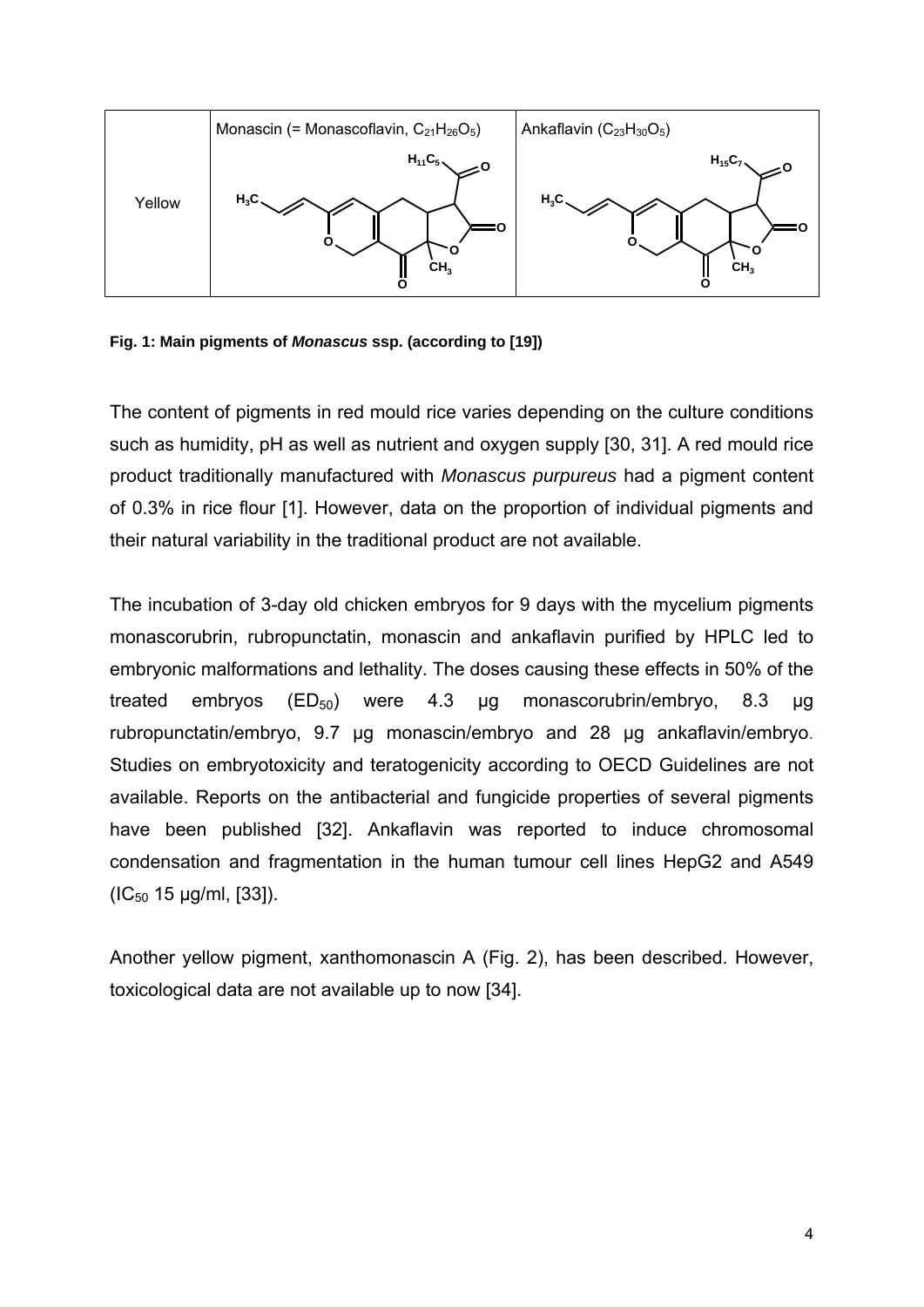

**Fig. 2: Xanthomonascin A in** *Monascus* **ssp.**

## **2.2 Monacolins**

Monacolins are polyketides, which are formed, among others, by species of the genus *Monascus* (Fig. 3). In *Monascus ruber* the biosynthesis of monacolin K proceeds via the derivatives monacolin L, J and X. *Monascus*-species producing monacolin K are rather poor pigment producers [19]. In red mould rice at least 14 monacolins, among others monacolin K (mevinolin), J, L, M, X, dehydromonacolin K, dihydromonacolin L and compactin, have been found [35].



**Fig. 3: Structure of the monacolins [35]**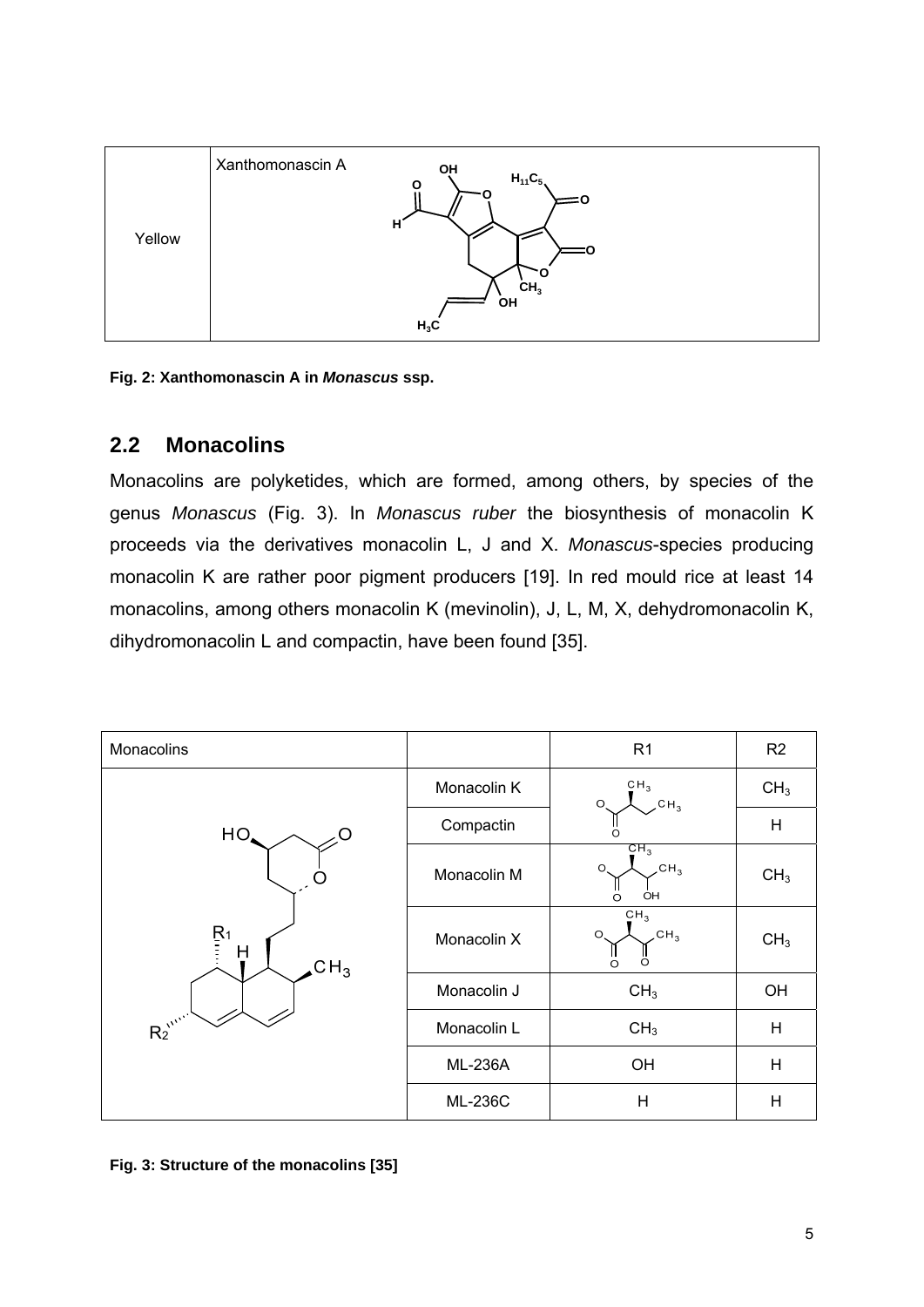Numerous monacolins have been identified as inhibitors of cholesterol biosynthesis. The reversible competitive inhibition of the microsomal HMG-CoA reductase prevents the reduction of HMG-CoA to mevalonic acid and thereby the formation of cholesterol as well as that of other compounds such as ubiquinones [36-38].

This effect is the basis for the use of monacolin K as a drug. The active compound monacolin K is usually referred to as lovastatin. In adults the therapeutic dose of this statin for the treatment of hypercholesterolaemia corresponds to an average of 40 mg daily with a usual initial dose of 20 mg/day. The oral bioavailability of lovastatin amounts to about 31% in humans [39]. Lovastatin is mainly metabolized in the liver and small intestine by members of the cytochrome P450 (CYP) 3A family [40]. Lovastatin itself is ineffective. It is metabolized under alkaline conditions [35] or enzymatically [41] by opening of the lactone ring to the active form, the hydrophilic 6´ beta-hydroxy-lovastatin (lovastatin hydroxy acid). In animal experiments, lovastatin hydroxy acid is very well absorbed (80-100%) [39]. After oral administration of lovastatin, similar concentrations of lovastatin and lovastatin hydroxy acid are detected in blood [42].

In studies on the subacute toxicity of lovastatin, oral doses of 100-200 mg/kg b.w. per day were lethal to rabbits. In contrast, such doses were tolerated by dogs, rats and mice. Lovastatin led to the development of liver and kidney necroses in rabbits, which is due to a specific, extremely strong inhibition of the mevalonate biosynthesis in this animal species. This effect could be prevented completely by the administration of the cholesterol precursor mevalonate, but not by the administration of cholesterol. Based on this observation it was concluded that the specific toxicity of lovastatin in rabbits was the result of the depletion of a mevalonate metabolite, essential for the survival of cells [43].

In man, the most important adverse effect of lovastatin is its muscle toxicity, which rarely occurs during a monotherapy but is frequently observed after the simultaneous administration of drugs that act either as substrates or inhibitors of CYP3A isoenzymes. Immunosuppressive agents of the cyclosporin type belong to this class of compounds [44], furthermore statins and other cholesterol-lowering agents, such as fibrates (clofibrate), antimycotic agents like itraconazole [45], certain antibiotics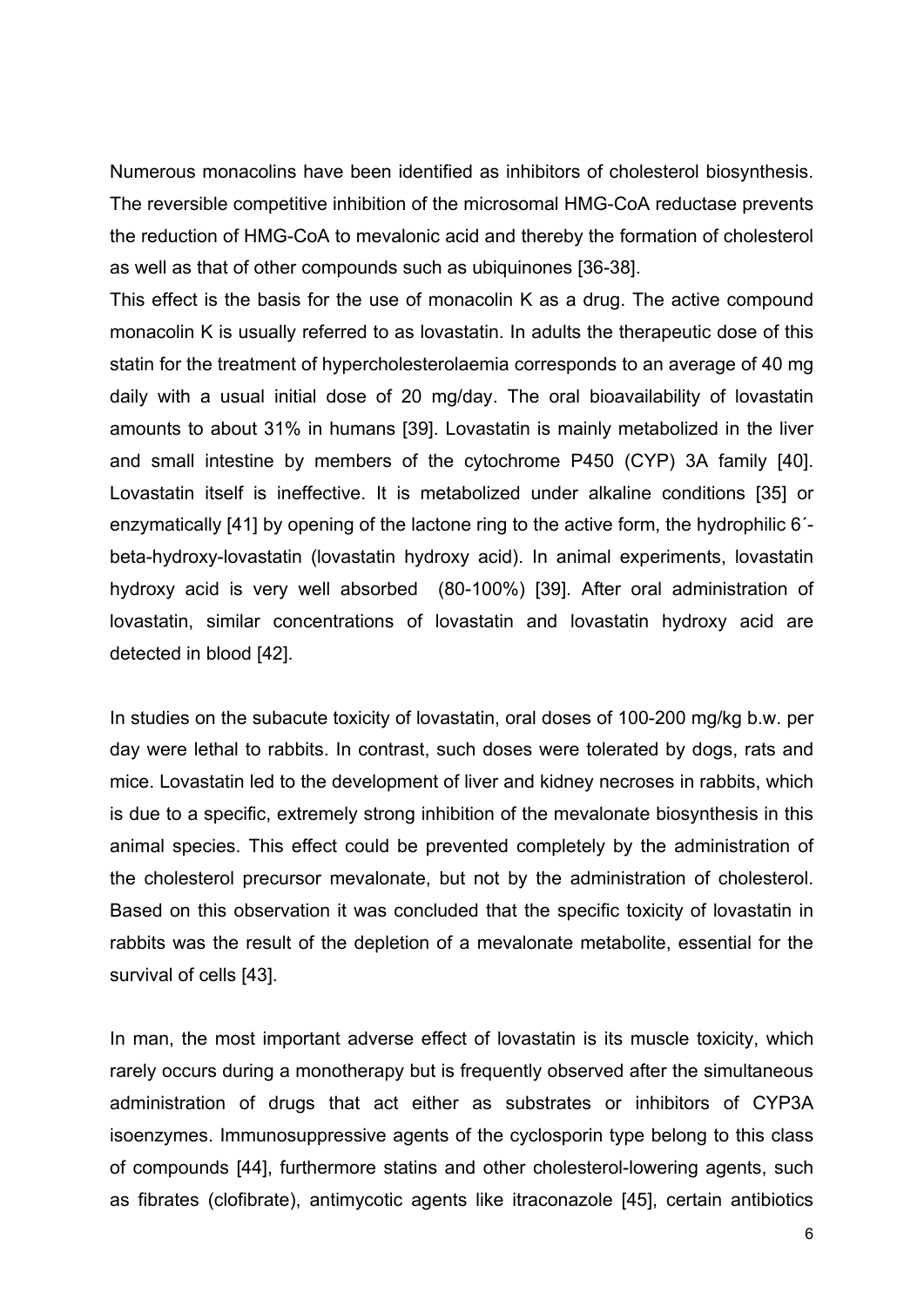such as erythromycin, clarithromycin and troleandomycin, antidepressants such as nefazodone, anticoagulants of the coumarin type and certain protease inhibitors. Similarly, the simultaneous intake of grapefruit juice can inhibit the metabolism of lovastatin [46]. The blood levels of lovastatin and its active metabolite lovastatin hydroxy acid rise considerably following the blockage of the CYP-mediated degradation of statins [46, 47]. This led in several cases to rhabdomyolysis (severe muscle damage) with lethal outcome [48].

Food supplements derived from red mould rice contain monacolins at concentrations up to 1.9% [49-51]. Red mould rice products in capsular form contained 0.31 to 11.15 mg monacolin K per capsule [49]. Moreover, the ratio of lactone to acid strongly varies, the acid being the active one. The acid form may account for 5-100% of the total amount of monacolin K [35, 49], so that bioavailability and biological effect are difficult to estimate. Therefore, the effect of red mould rice on cholesterol biosynthesis is not only determined by the monacolin K content. Optimization of the fermentation conditions and selection of the rice variety can lead to significantly higher concentrations of HMG-CoA reductase inhibitors. As an example, soluble red mould rice powder has been offered in the internet with up to 30 mg monacolin K/g powder. In cultures with Thai rice (*Oryza sativa* L. cv. RD6), in addition to other monacolins, up to 34 mg monacolin K as well as 22 mg compactin (desmethylmonacolin K, mevastatin) per g powder were reported [52]. The inhibitory effect of the active form of compactin on the HMG-CoA reductase is about half that of monacolin K ( $K<sub>1</sub>=1.4$  and 0.64 nM for compactin and monacolin K, respectively [36]).

## **2.3 Citrinin**

The mycotoxin citrinin (Fig. 4) is formed by various *Penicillium*-, *Aspergillus*- and *Monascus* species (*M. purpureus*, *M. ruber*) [53]. The formation of citrinin (identical with monascidine A) by *Monascus* species depends on the culture conditions [31]. For example, the fermentation of food-relevant *Monascus* species on rice leads to citrinin contents of up to about 2.5 g/kg dry matter, while in liquid cultures values of up to 56 mg/kg dry matter have been reached [23, 54].

In commercial samples of *Monascus* fermentation products such as red mould rice up to 17 μg citrinin/g dry matter [55] have been detected and in vegetarian sausages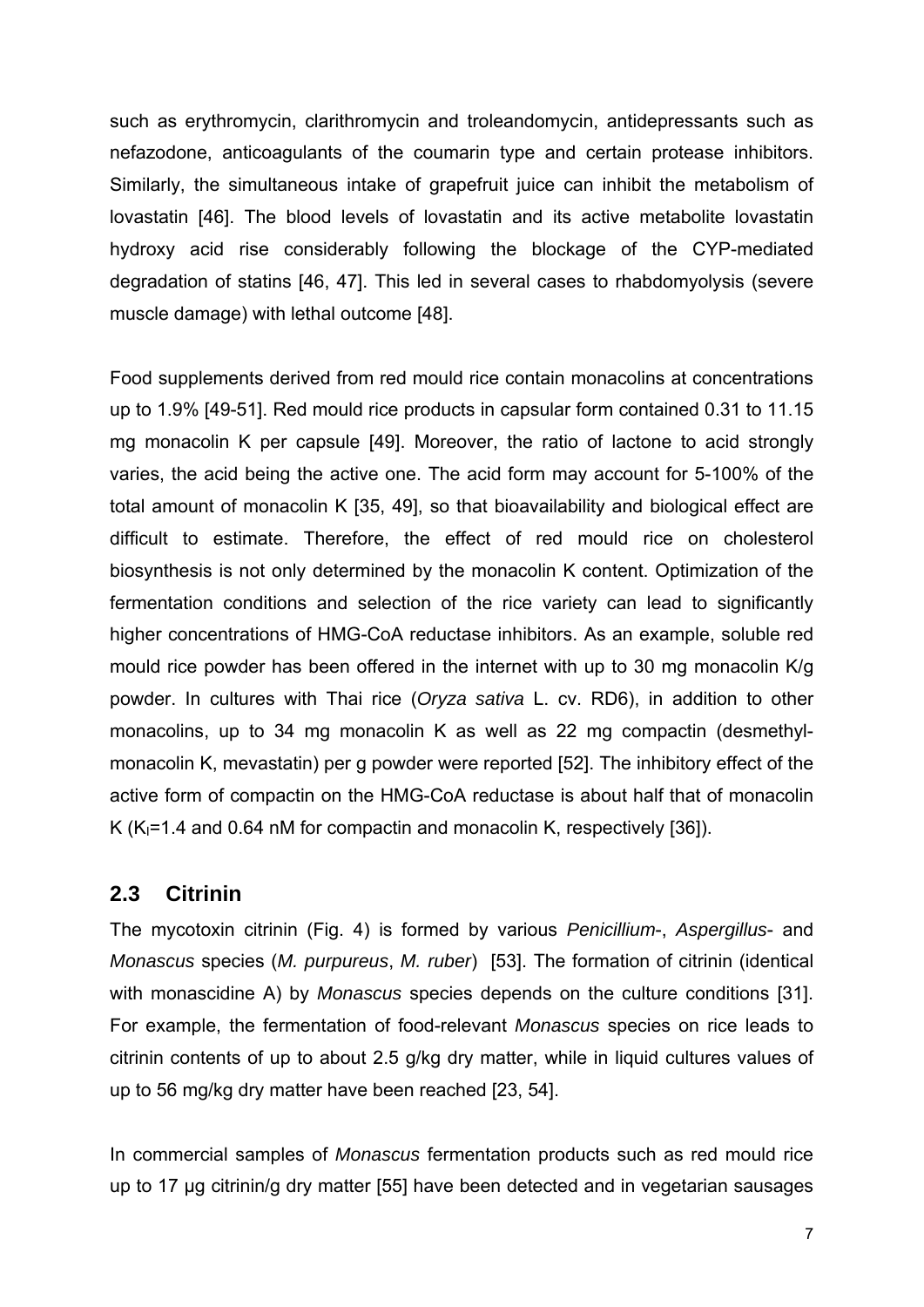up to 105 μg/kg [56]. Heber et al. (1999) measured citrinin concentrations of up to 65 µg/capsule via enzyme immunoassay in seven out of nine food supplements on the basis of red mould rice [51]. Gordon et al. (2010) analyzed 12 commercially available food supplements by LC-MS/MS and found citrinin amounts of 24 to 189 mg/kg resp. 14 to 114 µg citrinin/capsule in about one third of the samples [49].



#### **Fig. 4: Structure of citrinin [57]**

Red mould rice produced with a citrinin-synthesizing mutant of *Monascus ruber* (NTU 505) was fed to male Wistar rats in a 90-day study [58]. The applied red mould rice contained 1, 2, 10, 20 and 200 mg/kg citrinin as well as 0.24 mg/kg b.w. lovastatin. Control groups received unfermented rice without added citrinin or with a citrinin content of 2 and 200 mg citrinin/kg. Even at the highest (fed) dose corresponding to a citrinin concentration of 200 mg citrinin/kg (20 µg citrinin/kg b.w./day) no toxicologically significant alterations of body weight, feed intake, organ weights, clinical chemistry (serum) and liver as well as kidney histopathology were observed. Based on this study EFSA identified a no observed adverse effect level (NOAEL) of 20 µg/kg b.w./day for nephrotoxicity [57]. At present, further subchronic toxicity studies to be used to derive a NOAEL are not available [57].

The chronic administration of citrinin resulted in nephrotoxicity in various animal species [59, 60]. Six-week old male Fischer-344 rats were fed 0.1% citrinin ad libitum (initial dose corresponding to about 70 mg/kg b.w./day [57]) for up to 80 weeks. Focal hyperplasia of the renal tubular epithelium and renal adenomas developed in all treated animals after 40 weeks. After 60 weeks benign renal tumours, histopathologically described as clear cell adenomas, were observed [59].

8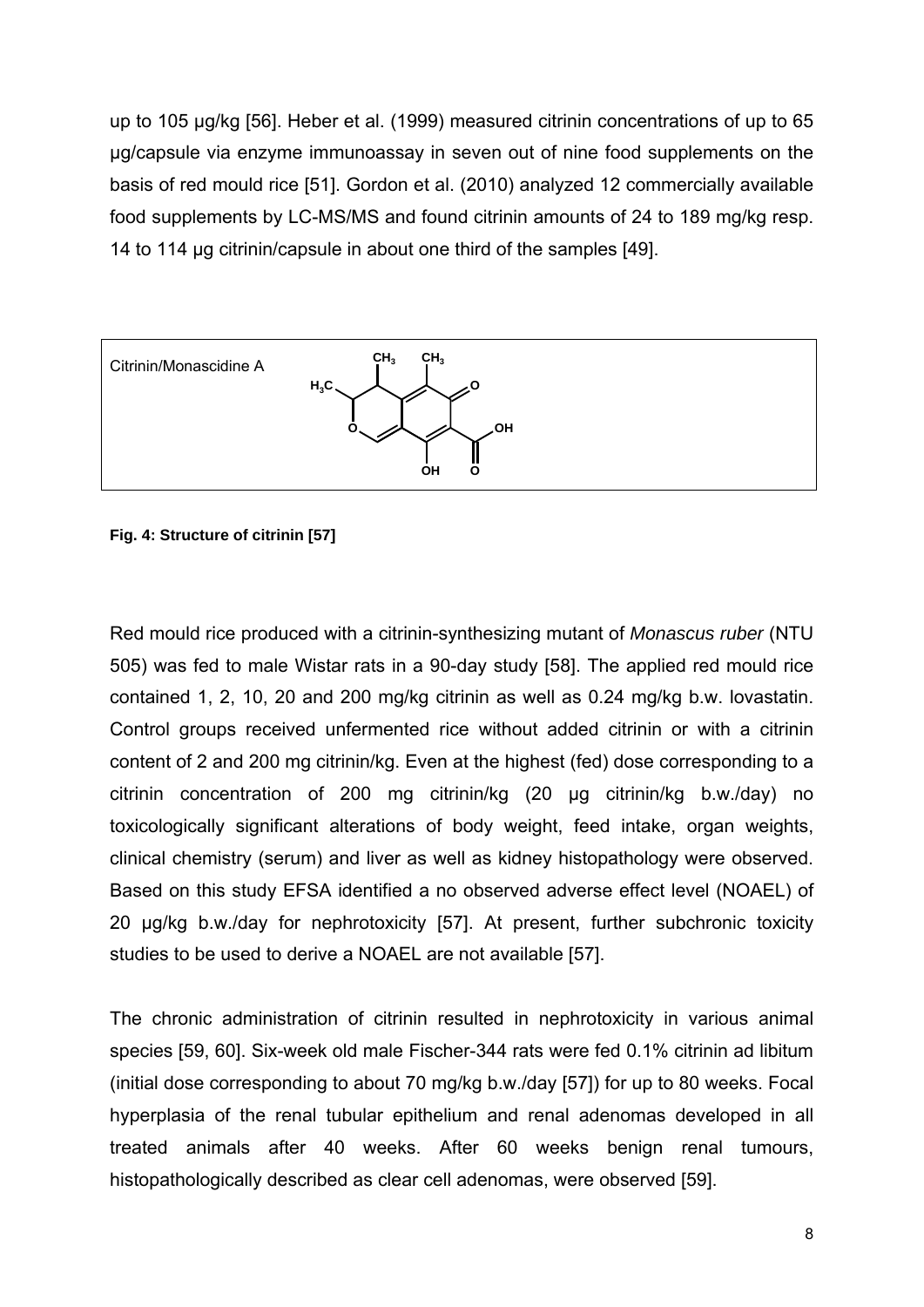In a pilot study, in which male Sprague-Dawley rats were fed 0.02 or 0.05% citrinin (corresponding to 25 or 70 mg/kg b.w./day [57]) for 48 weeks, damage of epithelial cells in renal tubuli but no renal tumours were observed [60]. In a subsequent initiation-promotion experiment, rats were first treated orally with *N*nitrosodimethylamine or *N*-(3,5-dichlorophenyl)succinimide for two weeks and were then fed 25 or 75 mg citrinin/kg b.w./day for 20 weeks. In these rats an enhanced number of renal tumours was found when compared to the animals only treated with *N*-nitrosodimethylamine or *N*-(3,5-dichlorophenyl)succinimide [60].

Adequate long-term carcinogenicity studies with citrinin over 2 years have not been performed up to now.

The *International Agency for Research on Cancer* (IARC) classified citrinin in Group 3 (i.e. the agent is not classifiable as to its carcinogenicity to humans) [61]. Associations of citrinin and/or ochratoxin A with the so-called endemic Balkan nephropathy, showing fibrosis of the renal cortex, necrosis of the tubular epithelium and tumours of the descending urinary tract have been discussed for the individual compounds as well as for their combination. The consumption of mouldy cereals in endemic areas has been considered as a potential cause of this mycotoxin-induced nephropathy [62-64].

A mutagenic effect of citrinin in the Ames test has not been observed either in the absence or presence of rat / human liver homogenate as metabolic activation system [55, 65]. Only in the so-called *Salmonella*-hepatocyte assay, in which primary rat hepatocytes are used as a metabolic activation system, a concentration-dependent mutagenic effect of citrinin was observed. CYP3A4-mediated activation and subsequent conjugation reactions catalyzed by phase II enzymes have been discussed as metabolization pathways [55]. A concentration-dependent increase of the mutation frequency was observed in CYP3A4-expressing NIH 3T3 cells when compared to wild-type cells. Citrinin did not induce single-strand breaks in HepG2 cells [65], oxidative DNA damage in human embryonic kidney cells (HEK293) or sister-chromatid exchanges in Chinese hamster ovary cells and human lymphocytes [66]. In contrast, citrinin led to an aneuploidogenic effect in the Chinese hamster lung fibroblast cell line V79 [67], induced micronuclei in the human hepatoma cell line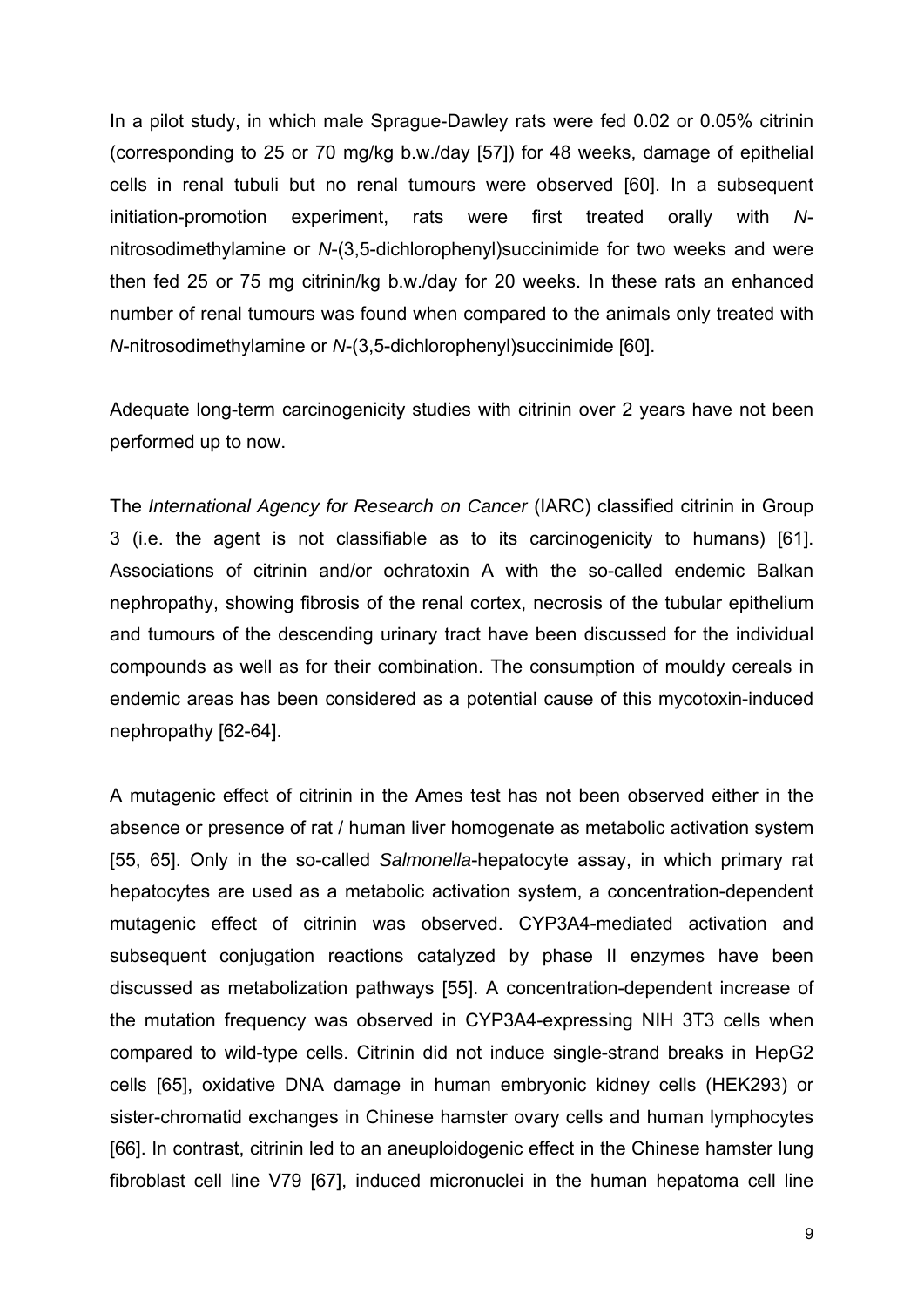HepG2 [65] and isolated peripheral human lymphocytes [68] and led to chromosomal aberrations in human peripheral mononuclear blood cells [69]. Chromosomal aberrations and hypoploidy were observed in bone marrow cells of mice fed 5 or 20 mg citrinin/kg b.w./day for 8 weeks [70].

Furthermore, citrinin induced reproductive toxicity, malformations and embryotoxic effects *in vitro* [71, 72] and *in vivo* [73-76]. Malformations were induced in chicken embryos (46% in the surviving animals at a dose of  $\geq$  50 µg citrinin/embryo) [77, 78]. It should be noted that the doses used in the *in vivo* studies led to maternal toxicity and which may have been the cause of the observed foetal effects [57].

The available *in vitro* studies show that the toxic effect of citrinin is mediated by different mechanisms, e.g. by inhibition of DNA and RNA synthesis, inhibition of microtubule assembly and of tubulin polymerization, alteration of mitochondrial functionality with enhanced production of reactive oxygen species, inactivation of the heat shock protein 90 multichaperone complex and activation of apoptotic signal transduction pathways such as the caspase cascade [57].

A NOAEL for citrinin of 20 µg/kg b.w./day was derived from a subchronic study in rats. Applying an uncertainty factor of 100, EFSA deduced a level of no concern for nephrotoxicity in humans of 0.2 µg citrinin/kg b.w. per day [57]. Based on the available data, a concern for genotoxicity and carcinogenicity could not be excluded at this dose level. Thus, considerable uncertainties still exist regarding the risk assessment of citrinin [57].

## **2.4 Further products of the secondary metabolism of** *Monascus ssp***.**

#### **2.4.1 Monankarins**

The monankarins A-F (Fig. 5) are compounds with a pyranocoumarin structure produced by *Monascus anka* (*M. purpureus*) and are not considered as pigments despite their yellow colour. No data are available on the concentrations of monankarins in red mould rice. The diastereomeric monankarins A/ B and C/ D inhibit the monoamino oxidase activity in mouse brain and liver preparations at micromolar concentrations [79]. Monankarin C showed the highest activity with an  $IC_{50}$  value of 11 µM.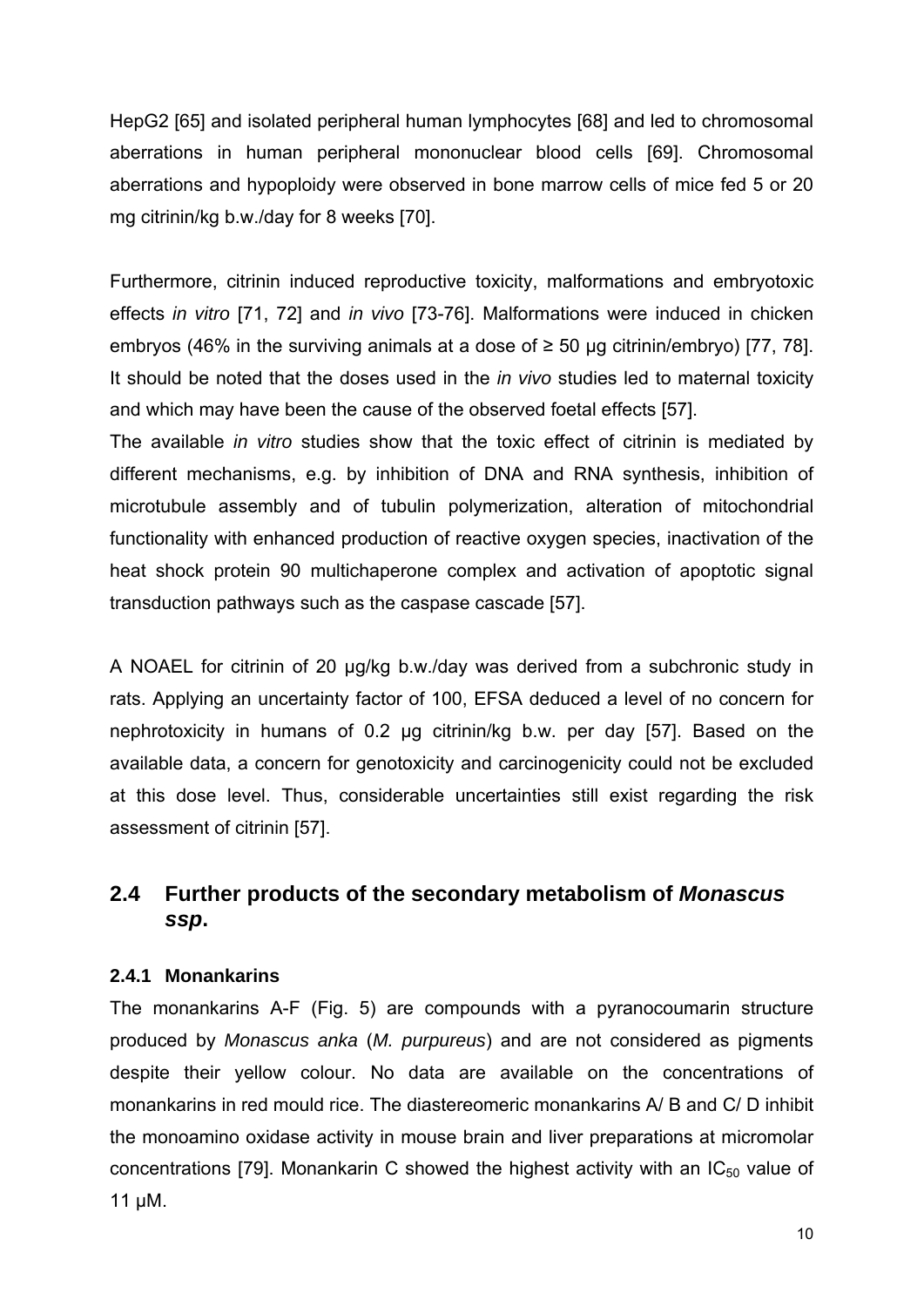| Monankarins     |                 |                     | $R_1$           | R <sub>2</sub> | $R_3$           | $R_4$           | $R_5$ |
|-----------------|-----------------|---------------------|-----------------|----------------|-----------------|-----------------|-------|
| CH <sub>3</sub> | CH <sub>3</sub> | Monankarin A and B* | CH <sub>3</sub> | OH             | H               | CH <sub>3</sub> | OH    |
| $R_4$<br>$R_5$  | ٥ŕ              | Monankarin C and D* | CH <sub>3</sub> | OH             | CH <sub>3</sub> | CH <sub>3</sub> | OH    |
| $R_{1}$         |                 | Monankarin E        | Η               | OH             | CH <sub>3</sub> | Η               | OH    |
| $R_{2}$<br>О    | О               | Monankarin F        | CH <sub>3</sub> | OH             | CH <sub>3</sub> | $\mathsf{H}$    | OH    |
| $R_3$           |                 |                     |                 |                |                 |                 |       |

\*diastereomers

**Fig. 5: Structures of monankarins A-F [79]** 

#### **2.4.2 Monascodilone**

Monascodilone (Fig. 6) was detected in 6 out of 12 untreated red mould rice samples at concentrations up to 0.4 mg/g. Heating was found to increase monascodilone contents, yet, precursor compounds have not been identified. Under the chosen experimental conditions (121°C, 20 min) contents of up to 5 mg/g were determined in red mould rice [80]. Pharmacological and toxicological characteristics remain unknown at the present time.



**Fig. 6: Structure of monascodilone [80]** 

#### **2.4.3 Monascopyridines**

The colourless monascopyridines A and B (Fig. 7) were detected at concentrations up to 6 mg/g in preparations of red mould rice after the fermentation with *Monascus purpureus* DSM 1379 and DSM 1603 [81]. Furthermore, the monascopyridines C to F have been identified in fermented red mould rice [82-84]. Only few data on the pharmacological or toxicological properties of these compounds are available up to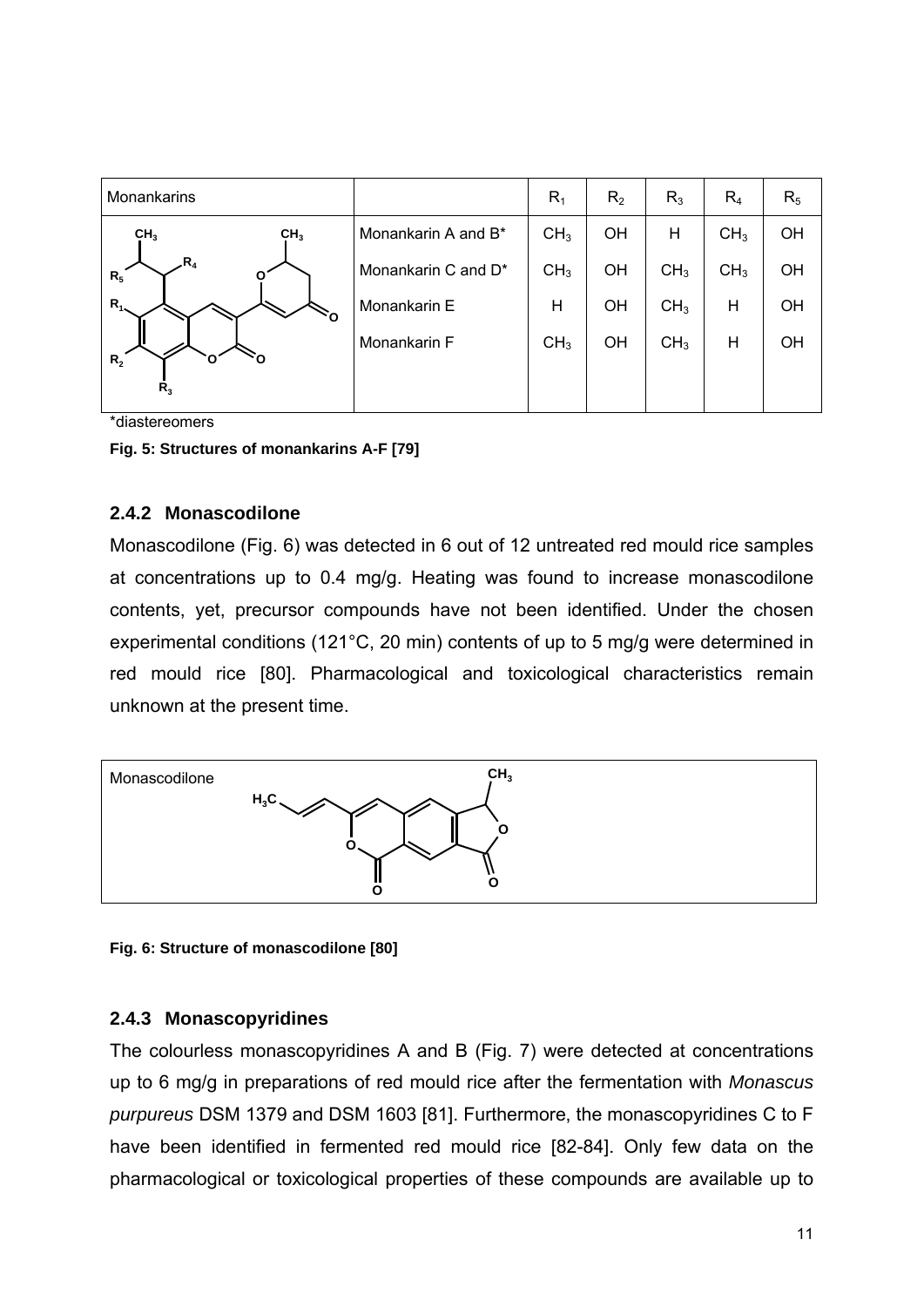now. Monascopyridines were cytotoxic in the micromolar concentration range in immortalized human renal epithelial cells [83, 84]. Monascopyridine C and D have been discussed to display an aneuploidogenic potential; however, both compounds were not found to trigger apoptosis [82, 83].



**Fig. 7: Structures of monascopyridine A and B [81]** 

## **2.4.4 -Aminobutyric acid (GABA)**

Up to 1.5 g γ-aminobutyric acid (GABA) per kg are formed during the fermentation of *Monascus purpureus* CCRC 31615 on rice [85]. GABA has several physiological functions, e.g. as neurotransmitter in inhibitory neurones of the brain and spinal cord, and also shows a blood pressure lowering as well as a diuretic effect [86]. The intravenous administration of GABA (250 μg/kg b.w.), isolated by HPLC from red mould rice, resulted in a decrease of the blood pressure in rats with spontaneous hypertension [87].

#### **2.4.5 Ankalactone**

The colourless ankalactone (Fig. 8) of *Monascus anka* (*M. purpureus*) inhibits the growth of *Escherichia coli* and *Bacillus subtilis* [88]. Up to now no further pharmacological or toxicological data are available.



**Fig. 8: Structure of ankalactone [88]**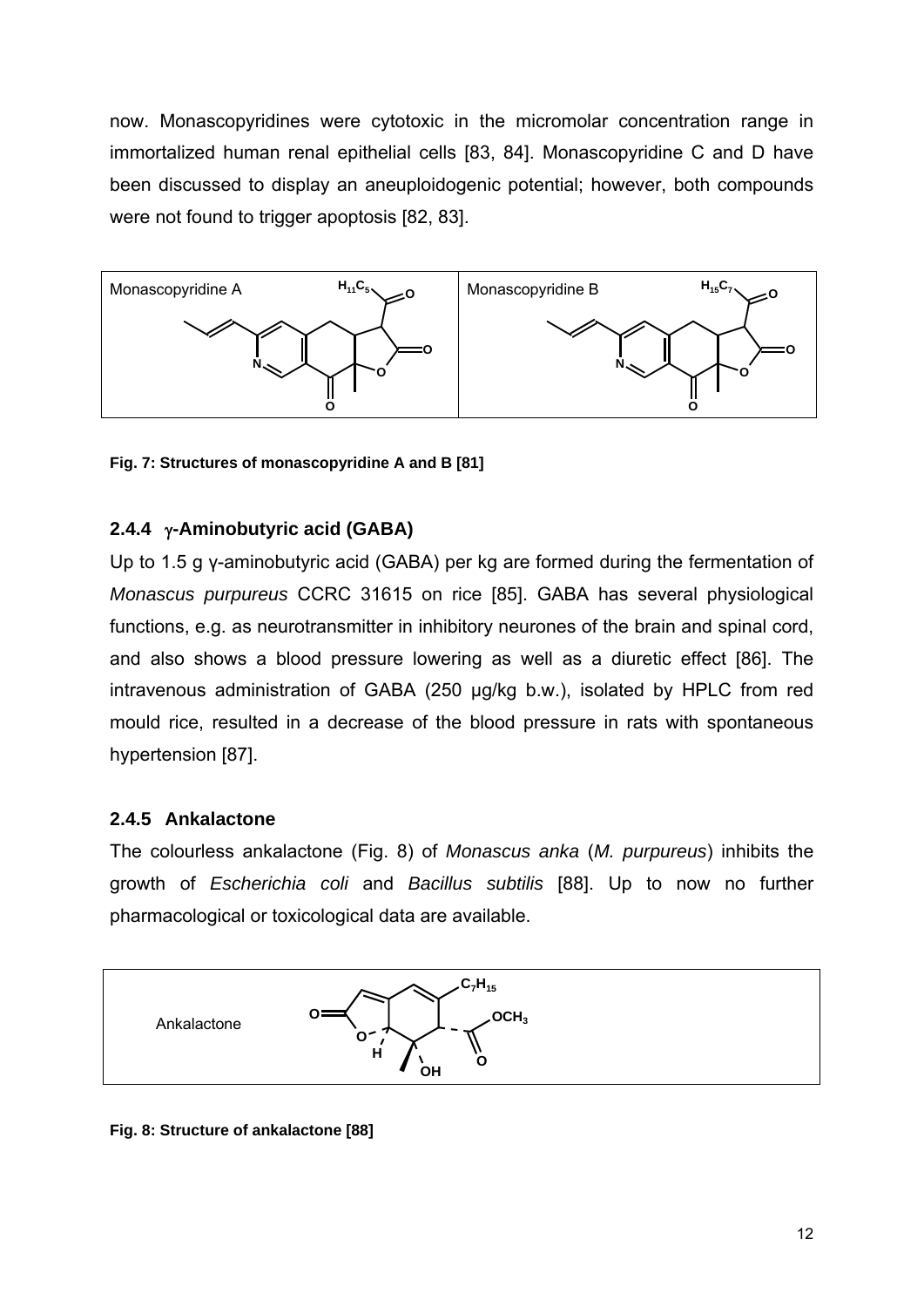#### **2.4.6 Further identified compounds**

In the last years, a number of further compounds have been identified in products fermented with different *Monascus* species, e.g. stigmast-4-en-3-one [89], monapurfluorene A and B [90]**,** peroxymonascuspyrone [91], monascuspyrrole [92], monasnicotinates A-D [93] and cytotoxic steroids [94].

Only very few data are available on the toxicological characteristics of these compounds. Basically, cytotoxicity has been investigated in a number of different cell lines up to now. Different steroidal compounds showed a cytotoxic effect in human lung adenocarcinoma and ovarian carcinoma cells with  $IC_{50}$  values in the micromolar range [94]. Monapurfluorenes A and B showed moderate antiproliferative effects in the micromolar concentration range in human laryngeal cancer and colon adenocarcinoma cells [90].

#### **2.4.7 Not identified compounds**

Fung et al. [95] extracted a polar fraction from red mould rice which increased the P-glycoprotein activity and also inhibited a number of drug metabolizing cytochromes P450 (CYP 1A2, 2C9 and 3A4).

## **3 Biological effects of red mould rice**

Studies on the toxicity of red mould rice in relevant test systems are not available up to now. Analyses on the embryotoxicity of red mould rice extracts in chicken embryos showed a much weaker teratogenic and lethal effect than expected on the basis of the pigment concentration. It was speculated that the stronger embryotoxic orangered pigments may preferentially react with matrix amino groups during fermentation. A comparison of the effect of red mould rice extracts with that of citrinin in chicken embryos has not been performed. However, a concentration-dependent mutagenic effect of *Monascus* extracts in a *Salmonella*-hepatocyte assay has been reported in connection with citrinin toxicity studies [55].

Studies showed a blood pressure lowering effect of intravenously administered GABA, a corresponding effect was reported after feeding rats with *Monascus pilosus*fermented wheat [96].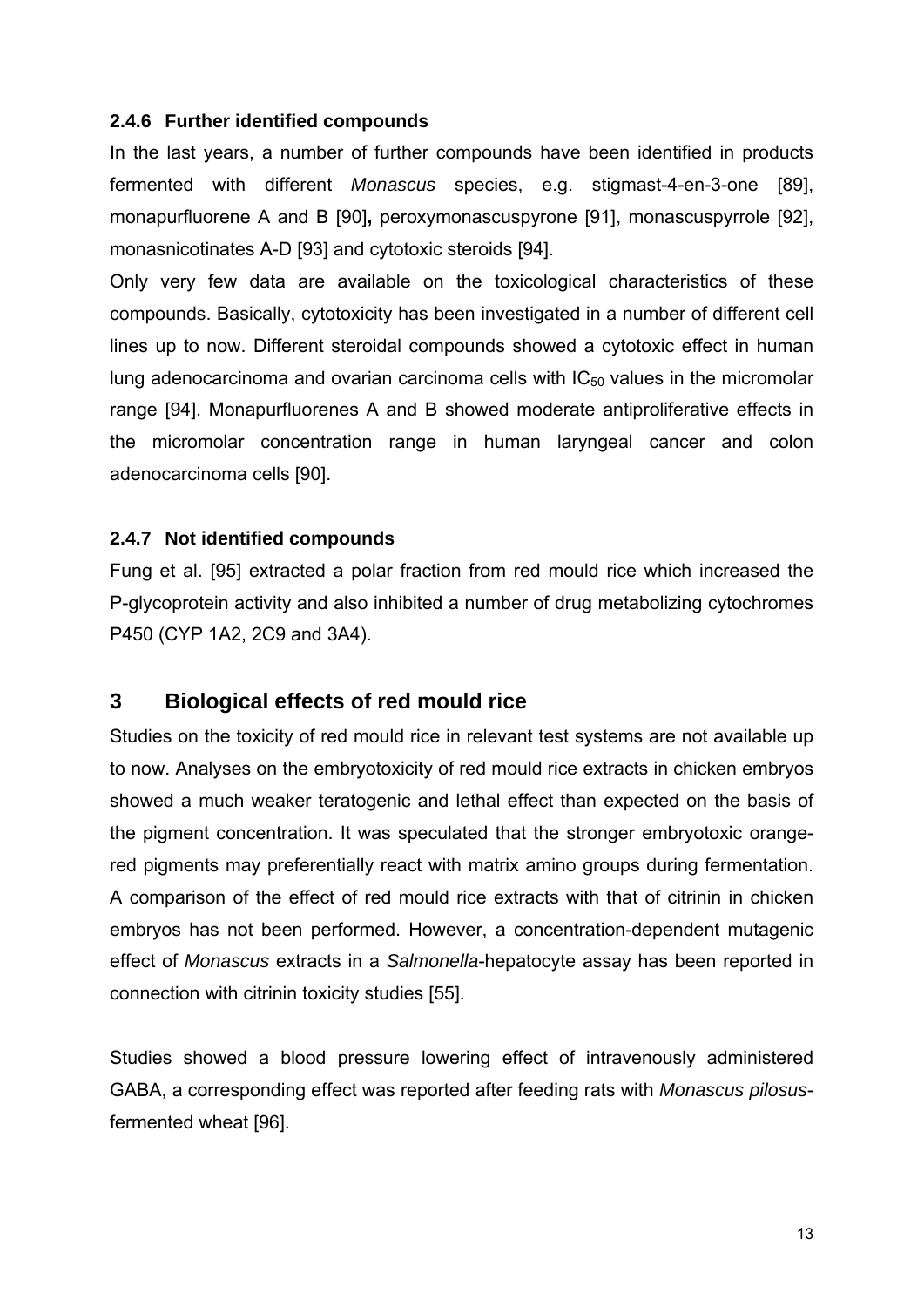#### **3.1 Pharmacological effects of red mould rice**

Pharmacological efficacy of red mould rice has been reported in several clinical studies with different commercial red mould rice products. The daily doses used in these studies ranged between 1.2 and 4.8 g of red mould rice, corresponding to an amount of monacolin K (the sum of monacolin K and monacolin K-hydroxy acid) between 7.2 mg [18] and 10-12.8 mg [97]. In these studies a decrease in the LDLcholesterol concentration of up to 30% and a decrease in the total cholesterol concentration of up to 23% were reported [15, 17, 18, 97, 98]. In one study red mould rice (2 x 2400 mg daily) was reported to be as effective as 2 x 20 mg pravastatin [18]. In addition to lowering blood levels of LDL-cholesterol and total cholesterol, reduced mortality in patients with coronary heart diseases and in patients after a myocardial infarction has also been reported [16].

The use of these HMG-CoA reductase inhibitors in combination with grapefruit ingestion [46] or with application of numerous drugs may lead to well-known food drug interactions with the CYP3A-mediated metabolism [99]. This applies, for example, to further lipid-lowering agents (gemfibrozil and other fibrates [48, 100]), niacin (nicotinic acid) in amounts of 1 g or more per day, amiodarone [101], coumarin derivates [48], cyclosporin [48], mibefradil [48], verapamil, antimycotic agents such as itraconazole and ketoconazole [48], macrolide antibiotics (erythromycin, clarithromycin, azithromycin) [48], HIV protease inhibitors [102] and nefazodone [103]. When consuming red mould rice and simultaneously drugs with CYP3Ainhibiting properties, myotoxic effects may occur because of markedly reduced metabolic clearance of HMG-CoA reductase inhibitory constituents. A case of rhabdomyolysis in a patient treated with cyclosporin after kidney transplantation who concomitantly ingested a red mould rice-containing product was first noted in 2002 [104]. Since then, additional cases of myopathies following the consumption of red mould rice have been published [105-108].

Furthermore, there are individual reports on allergic reactions after contact with red mould rice during the production of sausage products. The exposure occurred via the respiratory tract as well as through the skin and was characterized by rhinitis, conjunctivitis, asthma and dermal eczema. Studies of the affected patients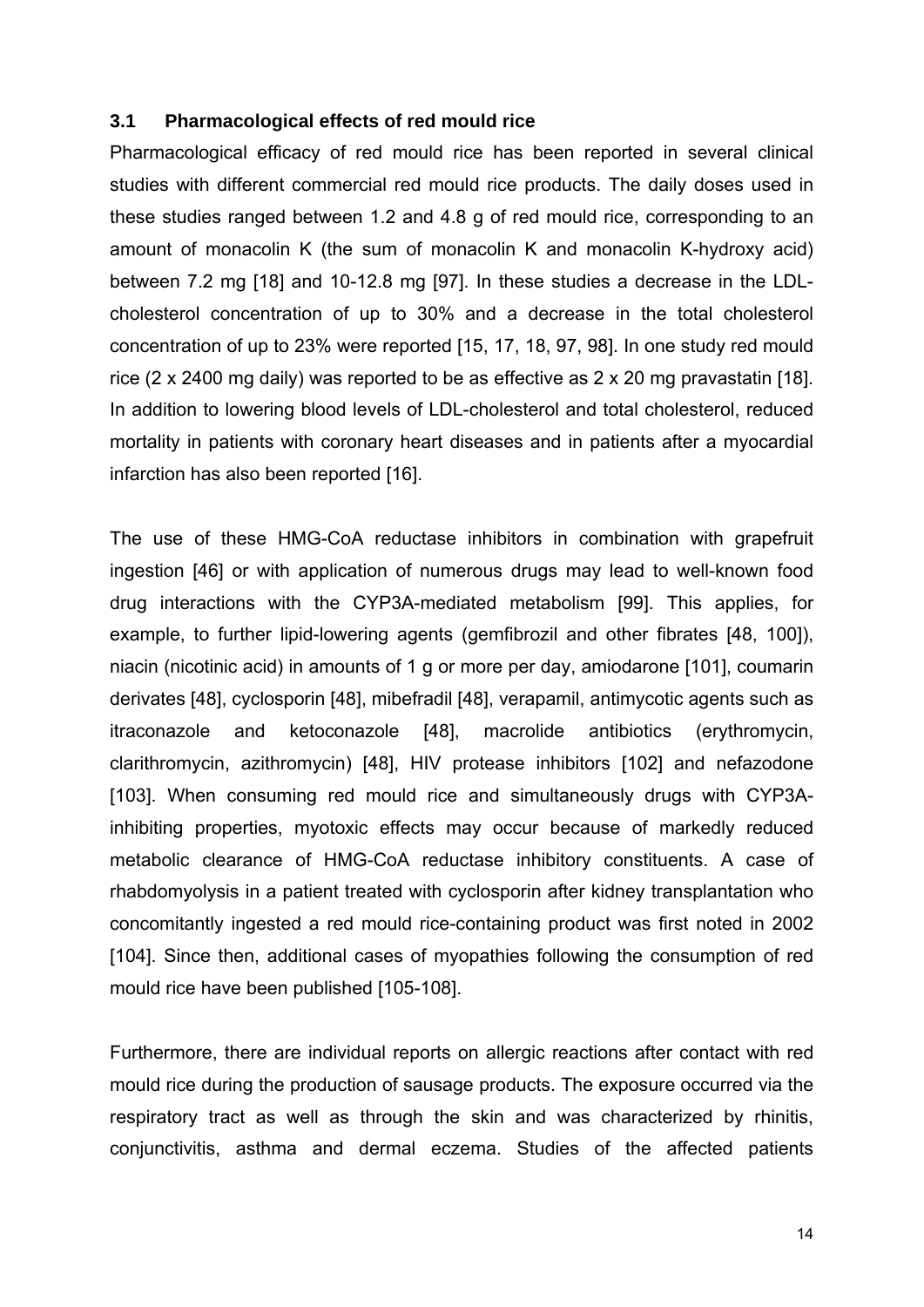demonstrated an immunoglobulin E-mediated reaction to *Monascus purpureus* [7-9]. Systematic studies on the allergenic potential of red mould rice are not available.

### **4 Summary**

Besides a number of known pharmacologically active constituents, red mould rice also contains other constituents not adequately characterized yet. Depending on genus and production conditions marked variations in contents of individual constituents are to be expected. For commercially available red mould rice products (e.g. loose goods, products in capsules) frequently specifications for purity, identity and content of the constituents are not given or unavailable. Basic toxicological data for a scientifically-based safety evaluation of red mould rice are largely lacking.

Among the known constituents, citrinin and constituents inhibiting HMG-CoA reductase, particularly monacolin K and compactin, as well as the pigments need to be evaluated.

**Citrinin** is described to be nephrotoxic and teratogenic and to induce renal tumours in chronic toxicity studies in rats. A dose of 50 mg/kg b.w./day after 60 weeks caused tumours in 100% of the test animals. Adequate long-term carcinogenicity studies over 2 years are missing up to now. Based on a NOAEL derived from a subchronic study in rats at a citrinin dose of 20 µg/kg b.w./day and by applying an uncertainty factor of 100, EFSA deduced a level of no concern for nephrotoxicity of 0.2 µg citrinin/kg b.w. per day for humans [57]. However, based on the available data a concern for genotoxicity and carcinogenicity could not be excluded at this level, and many uncertainties still exist regarding the risk assessment of citrinin [57].

Citrinin can be formed by all food-relevant *Monascus* species. In commercially available food supplements up to 114 µg citrinin/capsule were detected [49]. At a typical recommended dosage of 4 capsules, exposure to citrinin may reach 456 μg/day or 7.6 µg/kg b.w./day (based on a body weight of 60 kg), thus largely exceeding the level of no concern for nephrotoxicity in humans of 0.2 µg/kg b.w./day derived by EFSA.

**Monacolins**, which have been identified as inhibitors of cholesterol biosynthesis, were detected in commercially available food supplements in concentrations of up to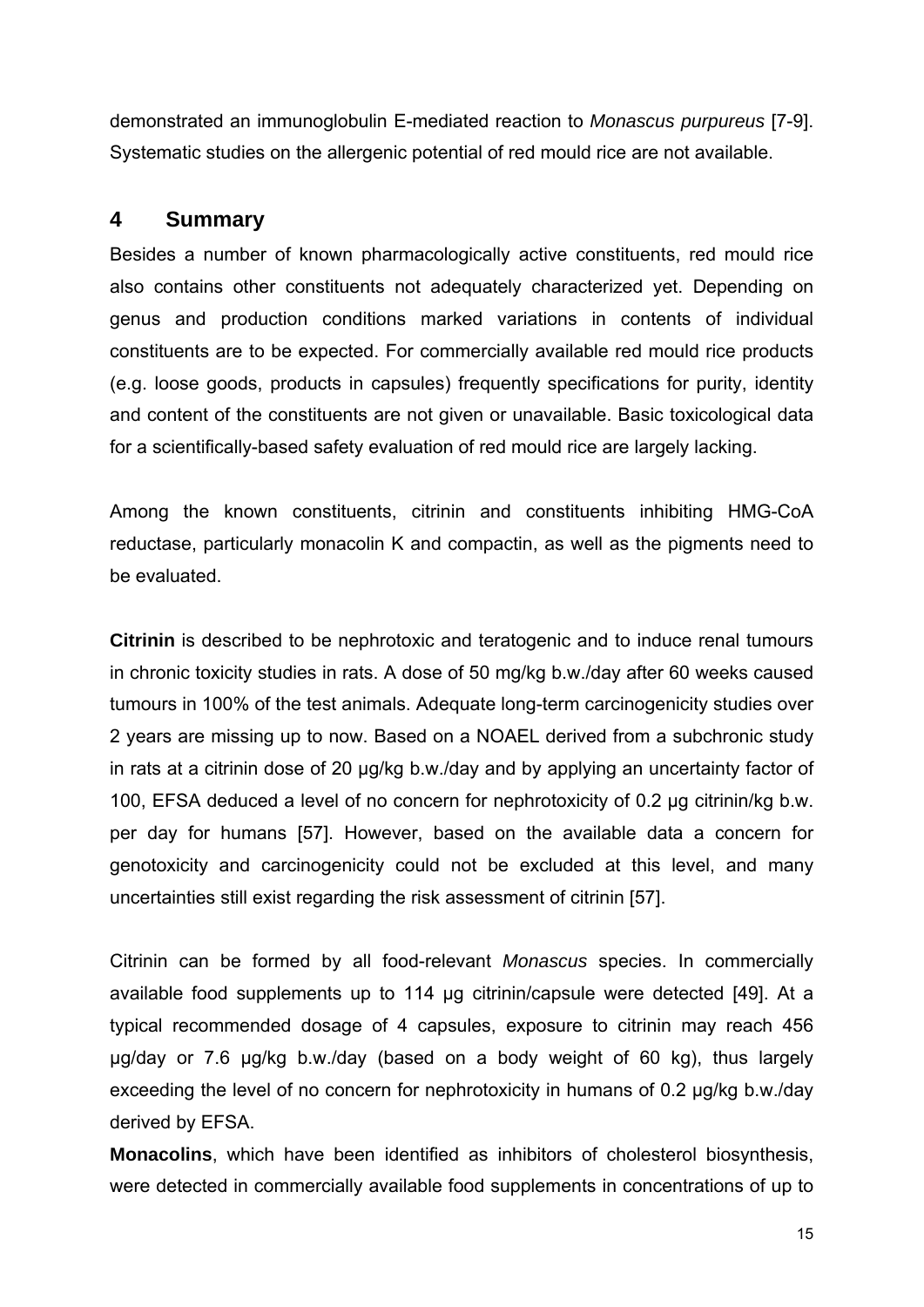~1.9%, monacolin K (lovastatin) representing up to 90% of the total monacolin content. Contents of 0.31 to 11.15 mg/capsule have been found. As a consequence, a recommended ingestion of 4 capsules per day may be anywhere between close to and clearly exceeding the recommended therapeutic dose of lovastatin. Simultaneous ingestion of compounds with CYP-inhibiting properties, which can also be present in red mould rice, may increase the risk for myotoxic effects. The highly varying monacolin K to monacolin K hydroxy acid ratio in commercially available products is an additional uncertainty factor. Monacolin K hydroxy acid is the active form of monacolin K and is much better absorbed than monacolin K. Hence, just labelling the monacolin content is not sufficient to ascertain safe therapeutic dosing. Moreover, the biological activity of other monacolins such as e.g. compactin, which is half as effective in inhibiting HMG-CoA reductase as monacolin K, also needs to be taken into consideration.

The orange-red pigments rubropunctatin and monascorubrin as well as the yellow pigments monascin and ankaflavin led to malformations in chicken embryos in the lower micromolar dose range. No data are available on a possible teratogenic effect of these compounds in mammalian species. Based on a pigment content of red mould rice of about 0.3% in dry products a typical dosage may lead to ingestion of about 7 mg/day or 120 μg/kg body weight (60 kg).

## **5 Final evaluation**

Red mould rice contains pharmacologically and toxicologically relevant constituents including monacolin K (lovastatin) and other monacolins as well as citrinin and further constituents with largely unknown biological effects. Monacolins are potent cholesterol lowering drugs to be administered under medical supervision. However, its use as food supplement may be questioned by the proven pharmacological effect of the individual red mould rice constituents. Moreover, the variability in contents and types of constituents many of them inadequately characterized or tested for safety, precludes an adequate safety evaluation.

The available data regarding the safety of red mould rice and its constituents are insufficient. Furthermore, standards and specifications to ensure purity and identity of the preparations as well as information on the absence of constituents potentially detrimental to human health are missing. In addition, adequate monitoring and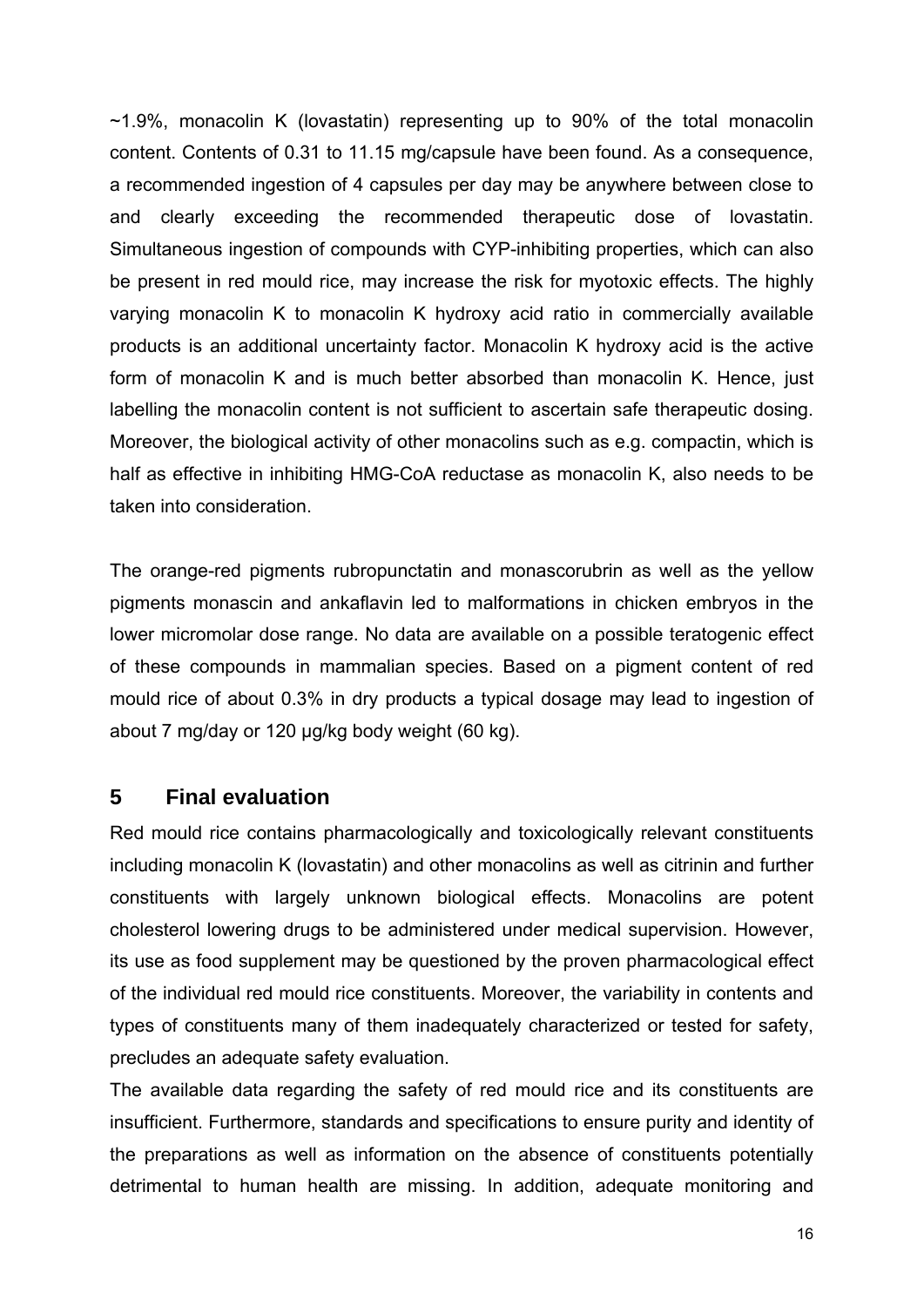assessment of side effects observed on ingestion of red mould rice products appears mandatory. Taken together, the Senate Commission is of the opinion that red mould rice is not a safe food/food supplement.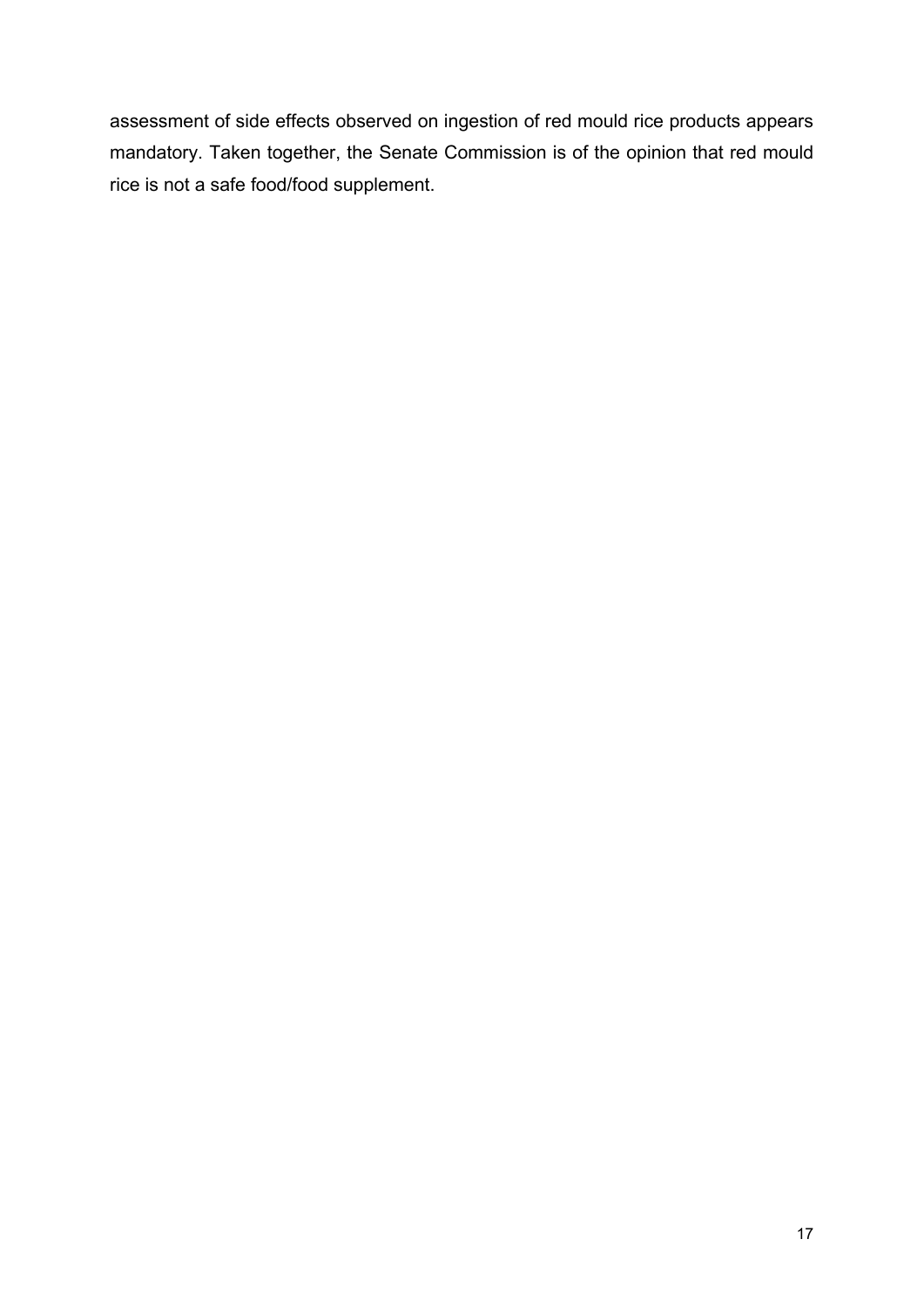## **References**

- 1. Ma, J., Li, Y., Ye, Q., Li, J., Hua, Y., Ju, D., Zhang, D., Cooper, R., Chang, M., *Constituents of red yeast rice, a traditional Chinese food and medicine.* J Agric Food Chem, 2000. **48**(11): p. 5220-5.
- 2. *Modern Food Additive Standards of the Chinese Ministry of Public Health,Chinese Ministry of Public Health, National Standard GB 27078‐27063‐8.* 1982.
- 3. Sweeny, J.G., Estrada-Valdes, M.C., Iacobucci, G.A., Sato, H., Sakamura, S., *Photoprotection of the red pigments of Monascus anka in aqueous media by 1,4,6‐ trihydroxynaphthalene.* J Agric Food Chem, 1981. **29**(6): p. 1189‐93.
- 4. Kübler, K., Andzinski, L., Pätzold, R. , *Bestimmung von Monascus‐Pigmenten in fermentiertem Reismehl.* Lebensmittelchemie, 2010. **64**: p. 165.
- 5. Verwaltungsgerichtshof Baden-Württemberg nach § 2 Abs. 1 LMBG, 1995.
- 6. Wild, D., *Rotschimmelreis: Inhaltstoffe und Anwendung in Fleischerzeugnissen.* BAFF Mitteilungsblatt, 2000. **148**(39): p. 701‐6.
- 7. Wigger‐Alberti, W., Bauer, A., Hipler, U. C., Elsner, P., *Anaphylaxis due to Monascus purpureus‐fermented rice (red yeast rice).* Allergy, 1999. **54**(12): p. 1330‐1.
- 8. Hipler, U.C., Wigger‐Alberti, W., Bauer, A., Elsner, P., *Case report. Monascus purpureus‐‐a new fungus of allergologic relevance.* Mycoses, 2002. **45**(1‐2): p. 58‐ 60.
- 9. Vandenplas, O., Caroyer, J. M., Cangh, F. B., Delwiche, J. P., Symoens, F., Nolard, N., *Occupational asthma caused by a natural food colorant derived from Monascus ruber.* [ Allergy Clin Immunol, 2000. **105**(6 Pt 1): p. 1241-2.
- 10. Heber, D., *Dietary supplement or drug? The case for cholestin.* Am J Clin Nutr, 1999.  $70(1)$ : p.  $106-8$ .
- 11. SoRelle, R., *Appeals Court says Food and Drug Administration can regulate Cholestin.* Circulation, 2000. **102**(7): p. E9012‐3.
- 12. BfArM, *Bundesinstitut für Arzneimittel und Medizinprodukte, BfArM warnt vor Red Rice‐Produkten.* Pressemitteilung 17/2002, 2002.
- 13. EFSA, *Scientific Opinion on the substantiation of health claims related to monacolin K from red yeast rice and maintenance of normal blood LDL‐cholesterol concentrations (ID 1648, 1700) pursuant to Article 13(1) of Regulation (EC) No 1924/20061; EFSA Panel on Dietetic Products, Nutrition and Allergies (NDA), European Food Safety Authority (EFSA), Parma, Italy.* EFSA Journal, 2011. **9**(7): p. 2304.
- 14. Heber, D., Yip, I., Ashley, J. M., Elashoff, D. A., Elashoff, R. M., Go, V. L., *Cholesterol lowering effects of a proprietary Chinese red‐yeast‐rice dietary supplement.* Am J Clin Nutr, 1999. **69**(2): p. 231‐6.
- 15. Lin, C.C., Li, T. C., Lai, M. M., *Efficacy and safety of Monascus purpureus Went rice in subjects with hyperlipidemia.* Eur J Endocrinol, 2005. **153**(5): p. 679‐86.
- 16. Li, J.J., Lu, Z. L., Kou, W. R., Chen, Z., Wu, Y. F., Yu, X. H., Zhao, Y. C., *Beneficial impact of Xuezhikang on cardiovascular events and mortality in elderly hypertensive patients with previous myocardial infarction from the China Coronary Secondary Prevention Study (CCSPS).* J Clin Pharmacol, 2009. **49**(8): p. 947‐56.
- 17. Bogsrud, M.P., Ose, L., Langslet, G., Ottestad, I., Strom, E. C., Hagve, T. A., Retterstol, K., *HypoCol (red yeast rice) lowers plasma cholesterol ‐ a randomized placebo controlled study.* Scand Cardiovasc J, 2010. **44**(4): p. 197‐200.
- 18. Halbert, S.C., French, B., Gordon, R. Y., Farrar, J. T., Schmitz, K., Morris, P. B., Thompson, P. D., Rader, D. J., Becker, D. J., *Tolerability of red yeast rice (2,400 mg*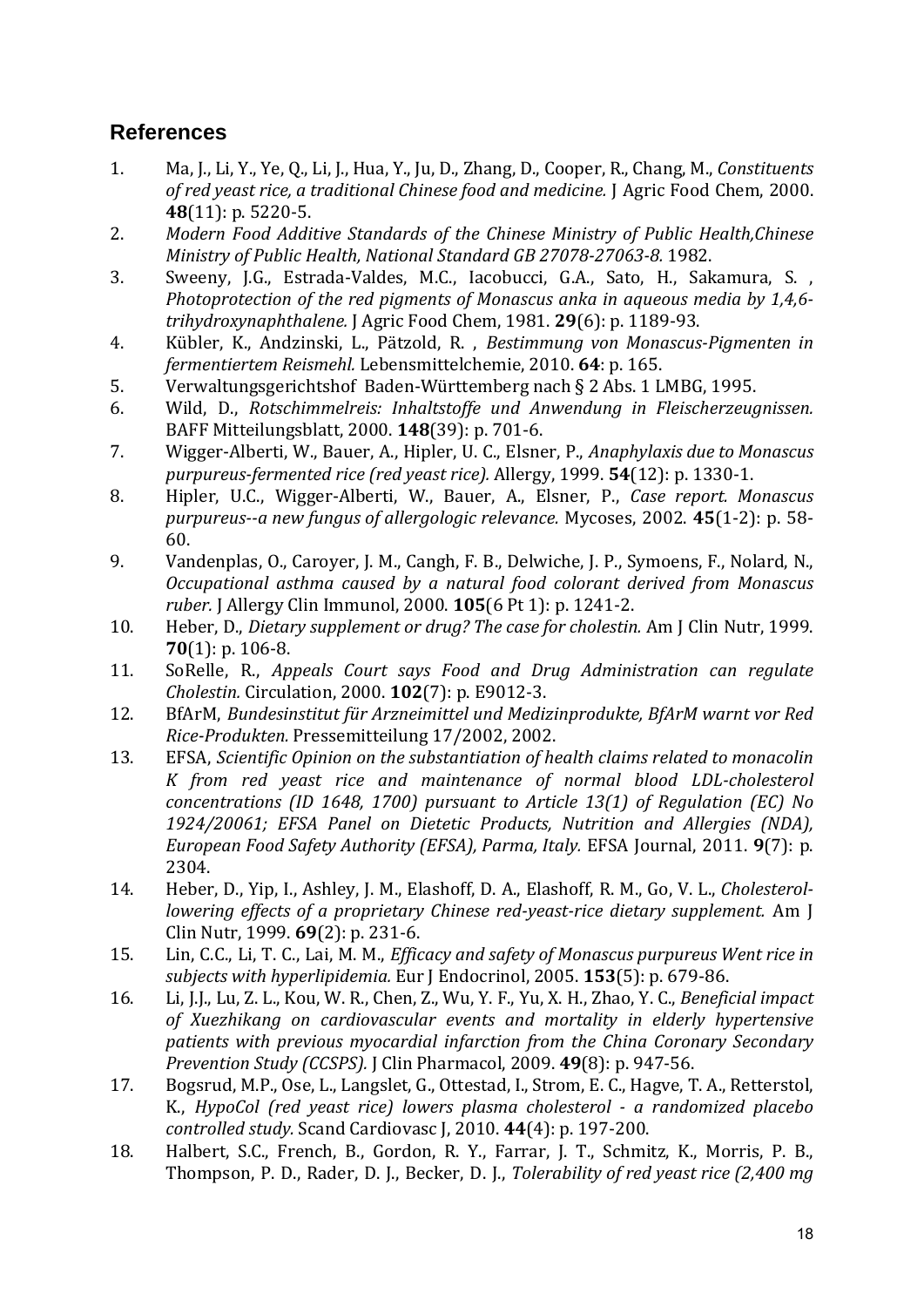*twice daily) versus pravastatin (20 mg twice daily) in patients with previous statin intolerance.* Am J Cardiol, 2010. **105**(2): p. 198‐204. 

- 19. Jůzlová, P., Martínková, L., Kren, V., *Secondary metabolites of the fungus Monascus: a review.* J Industrial Microbiol, 1996. **16**: p. 163‐70.
- 20. Hawksworth, D.L., Pitt, J. I., *A New Taxonomy for Monascus Species based on Cultural and Microscopical Characters.* Austr J Bot, 1983. **31**: p. 51‐61.
- 21. Bridge, P., Hawksworth, D.L. , *Biochemical Tests as an Aid to the Identification of Monascus Species.* Letters in Applied Microbiology, 1985. 1: p. 25-9.
- 22. *Wissenschaftliche Information für Ärzte und Apotheker, Monascus purpureus fermentierter Reis.* Monascus Science and Technology Development Company of Chengdu, Vertretung Europa, Bratislava, 2002.
- 23. Li, F., Xu, G., Li, Y., Chen, Y. , *Study on the production of citrinin by Monascus strains used in food industry.* Wei Sheng Yan Jiu, 2003. **32**(6): p. 602‐5.
- 24. Blanc, P.J., Loret, M.O., Santerre, A.L., Pareilleux, A., Prome, D., Prome, J.C., Laussac, J.P., Goma, G. , *Pigments of Monascus* J Food Sci, 1994. **59**(4): p. 862‐5.
- 25. Hadfield, J.R., Holker, J.S.E., Stanway, D.N., *The Biosynthesis of Fungal Metabolites. Part II. The ‐Oxolactone Equivalents in Rubropunctatin and Monascorubramin.* J Chem Soc, 1967(C): p. 751-755.
- 26. Haws, E.J., Holker, J.S.E., Kelly, A., Powell, A.D.G., Robertson, A. , *The Chemistry of Fungi. Part 37. The Structure of Rubropunctatin. .* J Chem Soc, 1959. **70**: p. 3598‐ 3610.
- 27. Kumasaki, S., Nakanishi, K., Nishikawa, E., Ohashi, M., *Structure of Monascorubrin.* Tetrahedron, 1962. 18: p. 1195-203.
- 28. Inouye, Y., Nakanishi, K., Nishikawa, H., Ohashi, M., Terahara, A., Yamamura, S., *Structure of Monascoflavin.* Tetrahedron, 1962. **18**: p. 1195‐203.
- 29. Manchand, P.S., Whally, W.B., Chen, F.C. , *Isolation and Structure of Ankaflavin; a New Pigment from Monascus anka.* Phytochemistry, 1973. **12**: p. 2531‐2.
- 30. Johns, M.R., Stuart, D. M. , *Production of pigments by Monascus purpureus in solid culture.* J Industr Microbiol, 1991. **8**: p. 23‐8.
- 31. Hajjaj, H., Klaebe, A., Goma, G., Blanc, P. J., Barbier, E., Francois, J., *Medium‐chain fatty acids affect citrinin production in the filamentous fungus Monascus ruber.* Appl Environ Microbiol, 2000. **66**(3): p. 1120-5.
- 32. Martínková, L., Patáková-Jůzlová, Kren, V., Kucerová, Z., Havlícek, V., Olsovský, P., Hovorka, O., Ríhová, B., Veselý, D., Veselá, D., Ulrichová, J., Prikrylová, V., *Biological activities of oligoketide pigments of Monacus purpureus.* Food Additives Contaminants, 1999. **16**(1): p. 15-24.
- 33. Su, N.W., Lin, Y. L., Lee, M. H., Ho, C. Y., *Ankaflavin from Monascus‐fermented red rice exhibits selective cytotoxic effect and induces cell death on Hep G2 cells.* J Agric Food Chem, 2005. **53**(6): p. 1949‐54.
- 34. Sato, K., Goda, Y., Sakamoto, S.S., Shibata, H., Maitani, T., Yamada, T., *Identification of major pigments containing D‐amino acid units in commercial Monascus pigments.* Chem Pharm Bull, 1997. **45**: p. 227‐9.
- 35. Li, Y.G., Zhang, F., Wang, Z. T., Hu, Z. B., *Identification and chemical profiling of monacolins in red yeast rice using high‐performance liquid chromatography with photodiode array detector and mass spectrometry.* J Pharm Biomed Anal, 2004. **35**(5): p. 1101-12.
- 36. Alberts, A.W., Chen, J., Kuron, G., Hunt, V., Huff, J., et al., *Mevinolin: a highly potent competitive inhibitor of hydroxymethylglutaryl‐coenzyme A reductase and a cholesterol‐lowering agent.* Proc Natl Acad Sci U S A, 1980. **77**(7): p. 3957‐61.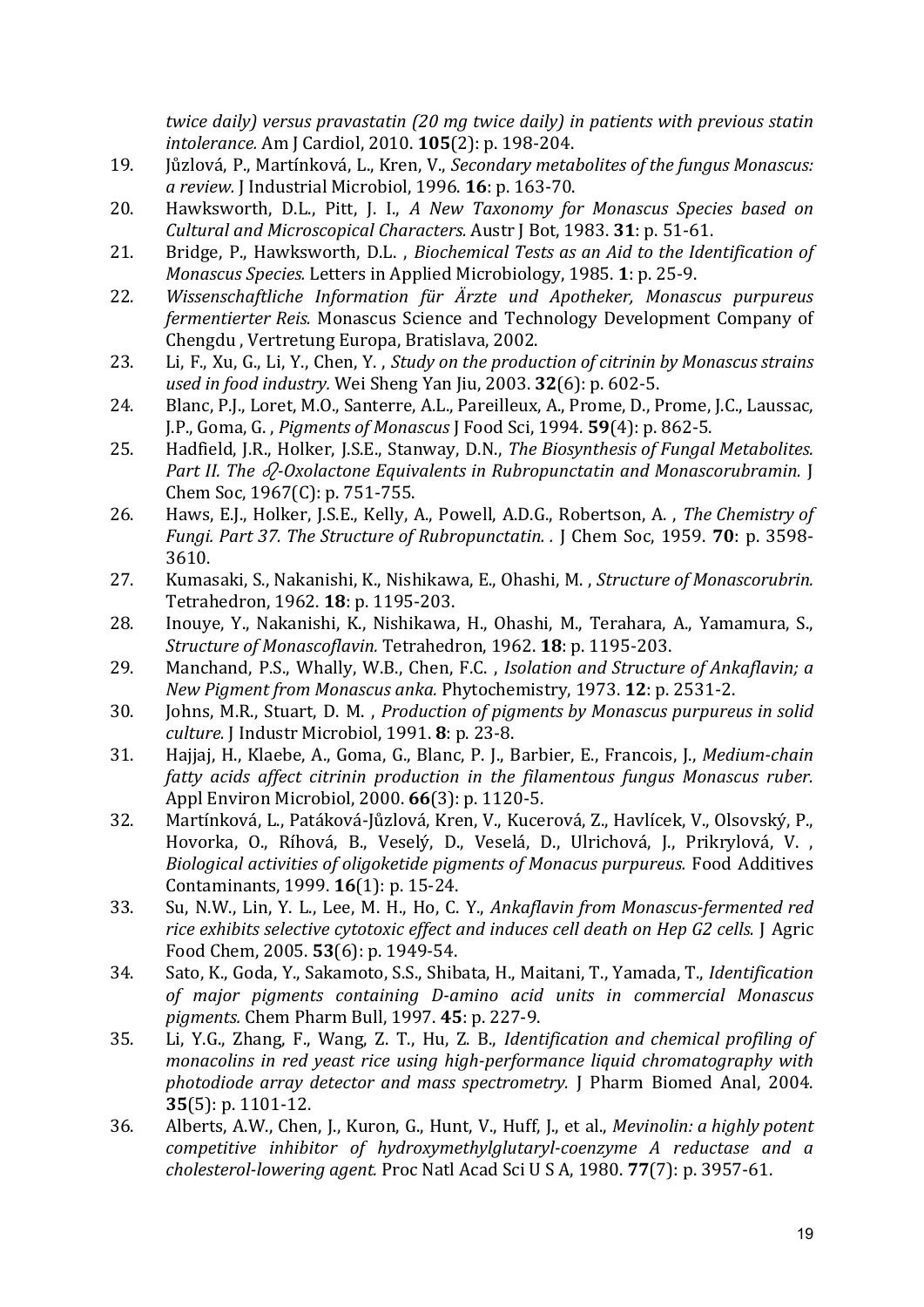- 37. Brown, M.S., Faust, J. R., Goldstein, J. L., Kaneko, I., Endo, A., *Induction of 3‐ hydroxy‐3‐methylglutaryl coenzyme A reductase activity in human fibroblasts incubated with compactin (ML‐236B), a competitive inhibitor of the reductase.* J Biol Chem, 1978. **253**(4): p. 1121‐8.
- 38. Endo, A., *Chemistry, biochemistry, and pharmacology of HMG‐CoA reductase inhibitors.* Klin Wochenschr, 1988. **66**(10): p. 421‐7.
- 39. Duggan, D.E., Chen, I. W., Bayne, W. F., Halpin, R. A., Duncan, C. A., Schwartz, M. S., Stubbs, R. J., Vickers, S., *The physiological disposition of lovastatin.* Drug Metab Dispos, 1989. **17**(2): p. 166-73.
- 40. Jacobsen, W., Kirchner, G., Hallensleben, K., Mancinelli, L., Deters, M., Hackbarth, I., Benet, L. Z., Sewing, K. F., Christians, U., *Comparison of cytochrome P‐450‐ dependent metabolism and drug interactions of the 3‐hydroxy‐3‐methylglutaryl‐ CoA reductase inhibitors lovastatin and pravastatin in the liver.* Drug Metab Dispos, 1999. **27**(2): p. 173‐9.
- 41. Wang, R.W., Kari, P. H., Lu, A. Y., Thomas, P. E., Guengerich, F. P., Vyas, K. P., *Biotransformation of lovastatin. IV. Identification of cytochrome P450 3A proteins as the major enzymes responsible for the oxidative metabolism of lovastatin in rat and human liver microsomes.* Arch Biochem Biophys, 1991. **290**(2): p. 355‐61.
- 42. Lamson, M., Phillips, G., Shen, J., Lukacsko, P., Friedhoff, L., Niecestro, R. M., *Pharmacokinetics of lovastatin extended‐release dosage form (Lovastatin XL) in healthy volunteers.* Biopharm Drug Dispos, 2002. **23**(4): p. 143‐9.
- 43. Kornbrust, D.J., MacDonald, J. S., Peter, C. P., Duchai, D. M., Stubbs, R. J., Germershausen, J. I., Alberts, A. W., *Toxicity of the HMG‐coenzyme A reductase inhibitor, lovastatin, to rabbits. J* Pharmacol Exp Ther, 1989. **248**(2): p. 498-505.
- 44. Corpier, C.L., Jones, P. H., Suki, W. N., Lederer, E. D., Quinones, M. A., Schmidt, S. W., Young, J. B., *Rhabdomyolysis and renal injury with lovastatin use. Report of two cases in cardiac transplant recipients.* JAMA, 1988. **260**(2): p. 239‐41.
- 45. Lees, R.S., Lees, A. M., *Rhabdomyolysis from the coadministration of lovastatin and the antifungal agent itraconazole.* N Engl J Med, 1995. **333**(10): p. 664‐5.
- 46. Kantola, T., Kivisto, K. T., Neuvonen, P. J., *Grapefruit juice greatly increases serum concentrations of lovastatin and lovastatin acid.* Clin Pharmacol Ther, 1998. **63**(4): p. 397-402.
- 47. Neuvonen, P.J., Jalava, K. M., *Itraconazole drastically increases plasma concentrations of lovastatin and lovastatin acid.* Clin Pharmacol Ther, 1996. **60**(1): p. 54‐61.
- 48. Omar, M.A., Wilson, J. P., *FDA adverse event reports on statin‐associated rhabdomyolysis.* Ann Pharmacother, 2002. **36**(2): p. 288‐95.
- 49. Gordon, R.Y., Cooperman, T., Obermeyer, W., Becker, D. J., *Marked variability of monacolin levels in commercial red yeast rice products: buyer beware!* Arch Intern Med, 2010. 170(19): p. 1722-7.
- 50. Lachenmeier, D.W., Monakhova, Y. B., Kuballa, T., Lobell-Behrends, S., Maixner, S., Kohl‐Himmelseher, M., Waldner, A., Steffen, C., *NMR evaluation of total statin content and HMG‐CoA reductase inhibition in red yeast rice (Monascus spp.) food supplements.* Chin Med, 2012. **7**: p. 8.
- 51. Heber, D., Lembertas, A., Lu, Q. Y., Bowerman, S., Go, V. L., *An analysis of nine proprietary Chinese red yeast rice dietary supplements: implications of variability in chemical profile and contents.* J Altern Complement Med, 2001. **7**(2): p. 133-9.
- 52. Chairote, E.O., Lumyong, S., Chairote, G., *Study on cholesterol lowering compounds in red yeast rice prepared from thai glutinous rice.* International Conference on the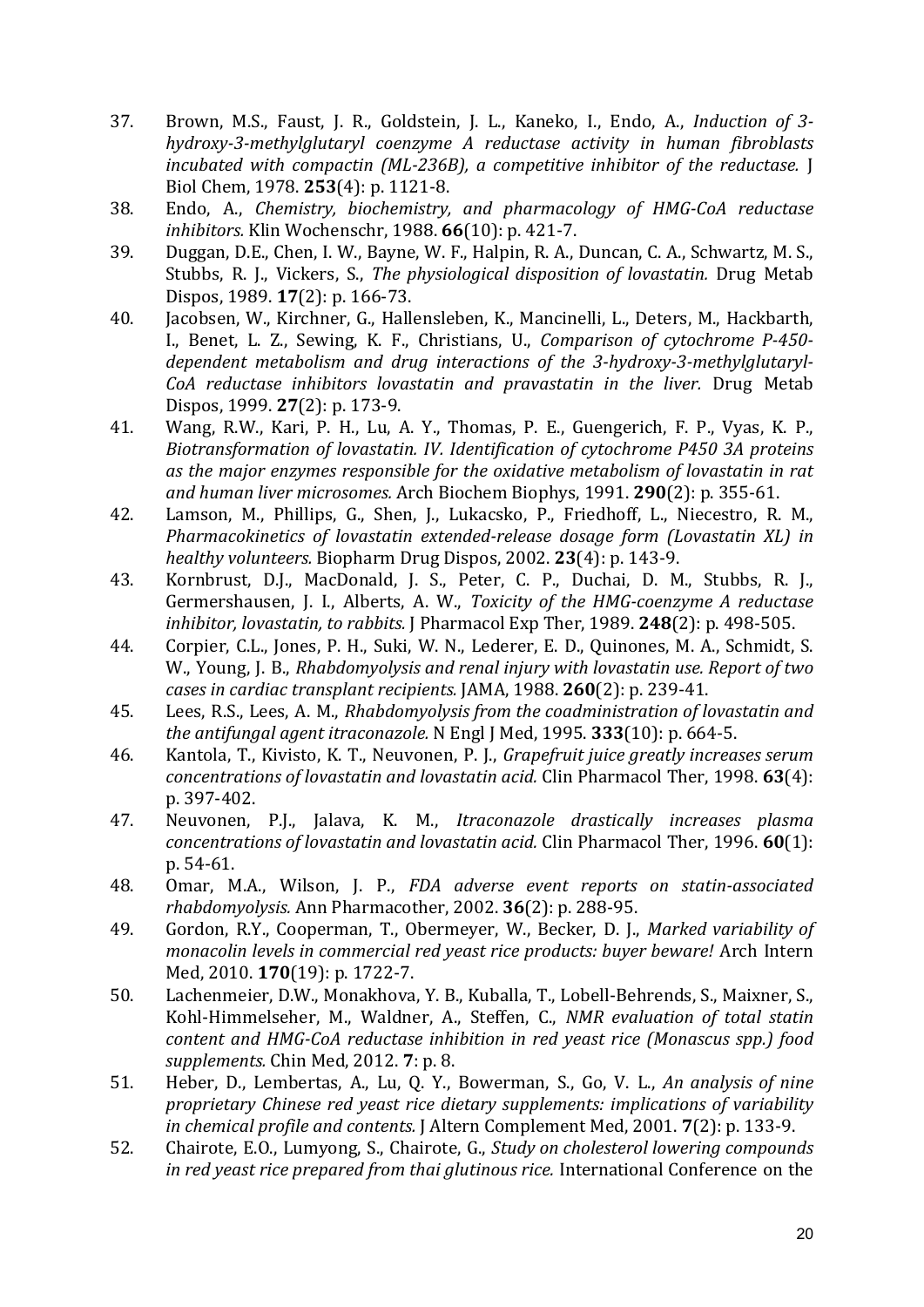Role of Universities in Hands-On Education, Rajamangala University of Technology Lanna, Chiang-Mai, Thailand 23-29 August 2009, 2009: p. 196-208.

- 53. Rasheva, T.V., Nedeva, T. S., Hallet, J. N., Kujumdzieva, A. V., *Characterization of a non‐pigment producing Monascus purpureus mutant strain.* Antonie Van Leeuwenhoek, 2003. **83**(4): p. 333‐40.
- 54. Blanc, P.J., Laussac, J. P., Le Bars, J., Le Bars, P., Loret, M. O., Pareilleux, A., et al., *Characterization of monascidin A from Monascus as citrinin.* Int J Food Microbiol, 1995. **27**(2‐3): p. 201‐13.
- 55. Sabater‐Vilar, M., Maas, R. F., Fink‐Gremmels, J., *Mutagenicity of commercial Monascus fermentation products and the role of citrinin contamination.* Mutat Res, 1999. **444**(1): p. 7‐16.
- 56. Dietrich, R., Usleber, E., Märtlbauer, E., Gareis, M., *Nachweis des nephrotoxischen Mykotoxins Citrinin in Lebensmitteln und mit Monascus spp hergestellten Lebensmittelfarbstoffen.* Arch Lebensmittelhygiene, 1999. **50**(1): p. 17‐21.
- 57. EFSA, *Scientific Opinion on the risks for public and animal health related to the presence of citrinin in food and feed. EFSA Panel on Contaminants in the Food Chain (CONTAM). European Food Safety Authority (EFSA), Parma, Italy.* EFSA Journal, 2012. **10**(3): p. 2605.
- 58. Lee, C.H., Lee, C. L., Pan, T. M., *A 90‐d toxicity study of monascus‐fermented products including high citrinin level.* J Food Sci, 2010. **75**(5): p. T91‐7.
- 59. Arai, M., Hibino, T., *Tumorigenicity of citrinin in male F344 rats.* Cancer Lett, 1983. **17**(3): p. 281-7.
- 60. Shinohara, Y., Arai, M., Hirao, K., Sugihara, S., Nakanishi, K., *Combination effect of citrinin and other chemicals on rat kidney tumorigenesis.* Gann, 1976. **67**(2): p. 147‐55.
- 61. IARC, *Citrinin.* IARC Monogr Eval Carcinog Risk Chem Hum, 1986. **40**: p. 67‐82.
- 62. Vrabcheva, T., Usleber, E., Dietrich, R., Martlbauer, E., *Co‐occurrence of ochratoxin A and citrinin in cereals from Bulgarian villages with a history of Balkan endemic nephropathy.* J Agric Food Chem, 2000. **48**(6): p. 2483‐8.
- 63. Pfohl-Leszkowicz, A., Petkova-Bocharova, T., Chernozemsky, I. N., Castegnaro, M., *Balkan endemic nephropathy and associated urinary tract tumours: a review on aetiological causes and the potential role of mycotoxins.* Food Addit Contam, 2002. **19**(3): p. 282-302.
- 64. SKLM, *Deutsche Forschungsgemeinschaft, Senatskommission zur Beurteilung der gesundheitlichen Unbedenklichkeit von Lebensmitteln, Gerhard Eisenbrand (Vorsitzender). Toxikologische Bewertung von Rotschimmelreis, Lebensmittel und Gesundheit II, Sammlung der Beschlüsse und Stellungnahmen/Opinions (1997‐* 2004)2005, Weinheim: Wiley-VCH Verlag GmbH & Co KGaA.
- 65. Knasmuller, S., Cavin, C., Chakraborty, A., Darroudi, F., Majer, B. J., Huber, W. W., Ehrlich, V. A., *Structurally related mycotoxins ochratoxin A, ochratoxin B, and citrinin differ in their genotoxic activities and in their mode of action in human‐ derived liver (HepG2) cells: implications for risk assessment.* Nutr Cancer, 2004. **50**(2): p. 190-7.
- 66. Liu, B.H., Yu, F. Y., Wu, T. S., Li, S. Y., Su, M. C., Wang, M. C., Shih, S. M., *Evaluation of genotoxic risk and oxidative DNA damage in mammalian cells exposed to mycotoxins, patulin and citrinin.* Toxicol Appl Pharmacol, 2003. **191**(3): p. 255‐63.
- 67. Pfeiffer, E., Gross, K., Metzler, M., *Aneuploidogenic and clastogenic potential of the mycotoxins citrinin and patulin.* Carcinogenesis, 1998. **19**(7): p. 1313‐8.
- 68. Donmez-Altuntas, H., Dumlupinar, G., Imamoglu, N., Hamurcu, Z., Liman, B. C., *Effects of the mycotoxin citrinin on micronucleus formation in a cytokinesis‐block*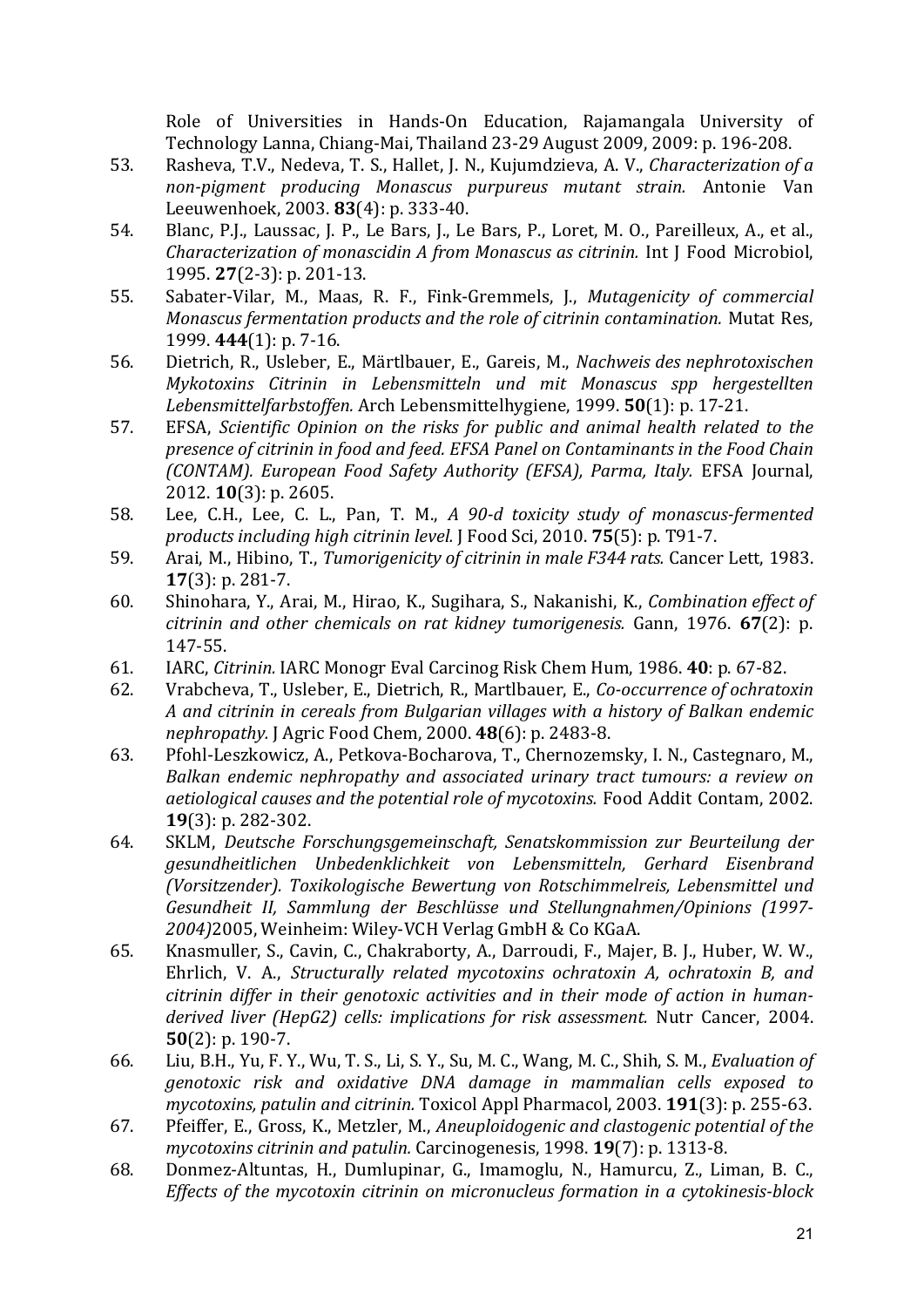*genotoxicity assay in cultured human lymphocytes.* J Appl Toxicol, 2007. **27**(4): p. 337‐41. 

- 69. Chang, C.H., Yu, F. Y., Wu, T. S., Wang, L. T., Liu, B. H., *Mycotoxin citrinin induced cell cycle G2/M arrest and numerical chromosomal aberration associated with disruption of microtubule formation in human cells.* Toxicol Sci, 2011. **119**(1): p. 84‐92.
- 70. Jeswal, P., *Citrinin‐induced chromosomal abnormalities in the bone marrow cells of Mus musculus.* Cytobios, 1996. **86**(344): p. 29‐33.
- 71. Chan, W.H., Shiao, N. H., *Effect of citrinin on mouse embryonic development in vitro and in vivo.* Reprod Toxicol, 2007. **24**(1): p. 120‐5.
- 72. Chan, W.H., *Citrinin induces apoptosis via a mitochondria‐dependent pathway and inhibition of survival signals in embryonic stem cells, and causes developmental injury in blastocysts.* Biochem J, 2007. **404**(2): p. 317‐26.
- 73. Reddy, R.V., Mayura, K., Hayes, A. W., Berndt, W. O., *Embryocidal, teratogenic and fetotoxic effects of citrinin in rats.* Toxicology, 1982. **25**(2‐3): p. 151‐60.
- 74. Singh, N.D., Sharma, A. K., Dwivedi, P., Patil, R. D., Kumar, M., *Citrinin and endosulfan induced maternal toxicity in pregnant Wistar rats: pathomorphological study.* J Appl Toxicol, 2007. **27**(6): p. 589‐601.
- 75. Singh, N.D., Sharma, A. K., Dwivedi, P., Patil, R. D., Kumar, M., *Citrinin and endosulfan induced teratogenic effects in Wistar rats.* J Appl Toxicol, 2007. **27**(2): p. 143‐51.
- 76. Singh, N.D., Sharma, A. K., Dwivedi, P., Patil, R. D., Kumar, M., *Experimentally induced citrinin and endosulfan toxicity in pregnant Wistar rats: histopathological alterations in liver and kidneys of fetuses.* J Appl Toxicol, 2008. **28**(7): p. 901‐7.
- 77. Ciegler, A., Vesonder, R. F., Jackson, L. K., *Produciton and biological activity of patulin and citrinin from Penicillium expansum.* Appl Environ Microbiol, 1977. **33**(4): p. 1004-6.
- 78. Vesela, D., Vesely, D., Jelinek, R., *Toxic effects of ochratoxin A and citrinin, alone and in combination, on chicken embryos.* Appl Environ Microbiol, 1983. **45**(1): p. 91‐3.
- 79. Hossain, C.F., Okuyama, E., Yamazaki, M., *A new series of coumarin derivatives having monoamine oxidase inhibitory activity from Monascus anka.* Chem Pharm Bull (Tokyo), 1996. **44**(8): p. 1535‐9.
- 80. Wild, D., Toth, G., Humpf, H. U., *New monascus metabolite isolated from red yeast rice (angkak, red koji).* J Agric Food Chem, 2002. **50**(14): p. 3999‐4002.
- 81. Wild, D., Toth, G., Humpf, H. U., *New monascus metabolites with a pyridine structure in red fermented rice.* J Agric Food Chem, 2003. **51**(18): p. 5493‐6.
- 82. Knecht, A., B. Cramer, and H.U. Humpf, *New Monascus metabolites: structure elucidation and toxicological properties studied with immortalized human kidney epithelial cells.* Mol Nutr Food Res, 2006. **50**(3): p. 314‐21.
- 83. Knecht, A. and H.U. Humpf, *Cytotoxic and antimitotic effects of N‐containing Monascus metabolites studied using immortalized human kidney epithelial cells.* Mol Nutr Food Res, 2006. **50**(4-5): p. 406-12.
- 84. Ferse, I., Langlitz, M., Kleigrewe, K., Rzeppa, S., Lenczyk, M., Harrer, H., Cramer, B., Humpf, H. U., *Isolation and structure elucidation of two new cytotoxic metabolites from red yeast rice.* Nat Prod Res, 2012. **26**(20): p. 1914‐21.
- 85. Su, Y.‐C., Wang, J.‐J., Lin, T.‐T., Pan, T.‐M. , *Production of the secondary metabolites gamma‐aminobutyric acid and monacolin K by Monascus.* J Ind Microbiol Biotechnol, 2003. **30**(1): p. 41‐6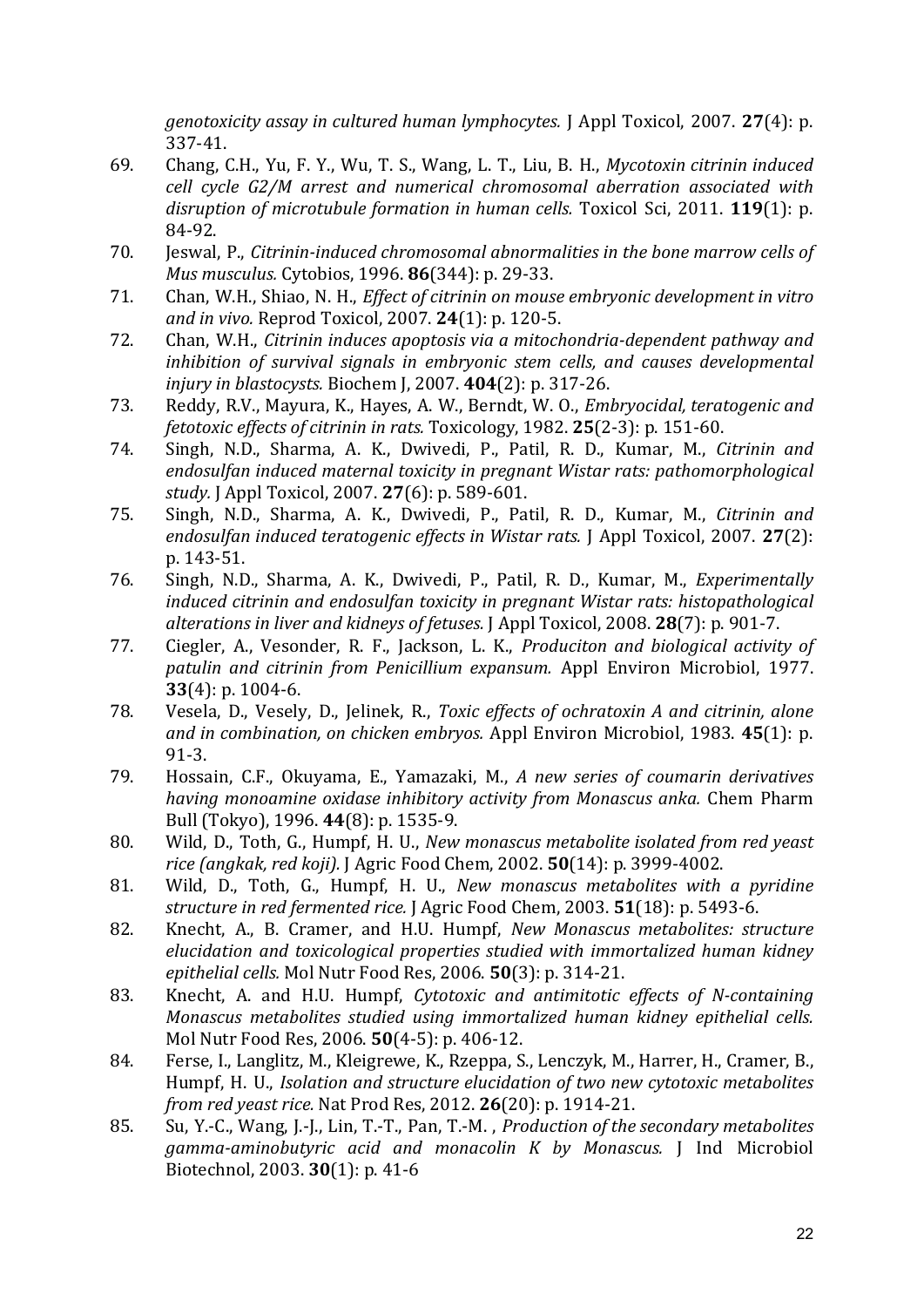- 86. Ueno, Y., Hayakawa, K., Takahashi, S., Oda, K., *Purification and characterization of glutamate decarboxylase from Lactobacillus brevis IFO 12005.* Biosci Biotechnol Biochem, 1997. **61**(7): p. 1168-71.
- 87. Kohama, Y., Matsumoto, S., Mimura, T., Tanabe, N., Inada, A., Nakanishi, T., *Isolation and identification of hypotensive principles in red‐mold rice.* Chem Pharm Bull (Tokyo), 1987. **35**(6): p. 2484‐9.
- 88. Nozaki, H., Date, S., Kondo, H., Kiyohara, H., Takaoka, D., Tada, T., Nakayama, M., *Ankalactone, a new , ‐unsaturated ‐lactone from Monascus anka.* Agric Biol Chem, 1991. **55**: p. 899‐900.
- 89. Shang, X., Wang, R., Yin, S., Li, J., Jin, Z., *[Steroids from Monascus purpureus metabolite].* Zhongguo Zhong Yao Za Zhi, 2009. **34**(14): p. 1809‐11.
- 90. Hsu, Y.W., Hsu, L. C., Chang, C. L., Liang, Y. H., Kuo, Y. H., Pan, T. M., *New antiinflammatory and anti‐proliferative constituents from fermented red mold rice Monascus purpureus NTU 568.* Molecules, 2010. **15**(11): p. 7815‐24.
- 91. Cheng, M.J., Chen, J. J., Wu, M. D., Yang, P. S., Yuan, G. F., *Isolation and structure determination of one new metabolite isolated from the red fermented rice of Monascus purpureus.* Nat Prod Res, 2010. **24**(10): p. 979‐88.
- 92. Wu, M.D., Cheng, M. J., Yuan, G. F., Yech, Y. J., Chen,I. S., *A New Pyrrole Derivative From the Extracts of the Fungus Monascus Pilosus‐Fermented Rice.* Acta Chimica Slovenica, 2010. **57**(2): p. 305-309.
- 93. Wu, M.D., Cheng, M. J., Yech, Y. J., Chen, Y. L., Chen, K. P., Chen, I. S., Yang, P. H., Yuan, G. F., *Monasnicotinates A‐D, four new pyridine alkaloids from the fungal strain Monascus pilosus BCRC 38093.* Molecules, 2011. **16**(6): p. 4719‐27.
- 94. Shang, X.Y., Li, J. J., Liu, M. T., Li, S., Liu, Y., Wang, Y. F., Huang, X., Jin, Z. L., *Cytotoxic steroids from Monascus purpureus‐fermented rice.* Steroids, 2011. **76**(10‐11): p. 1185‐9.
- 95. Fung, W.T., Subramaniam, G., Lee, J., Loh, H. M., Leung, P. H., *Assessment of Extracts from Red Yeast Rice for Herb‐Drug Interaction by in‐vitro and in‐vivo assays.* Sci Rep, 2012. **2**: p. 298.
- 96. Tsuji, K., Ichikawa, T., Tanabe, N., Obata, H., Abe, S., Tarui, S., Nakagawa, Y., *Extraction of hypotensive substances from sheat beni‐koji.* Nippon Shokuhin Kogyo Gakkaishi, 1992. **39**: p. 913‐8.
- 97. Lu, Z., Kou, W., Du, B., Wu, Y., Zhao, S., Brusco, O. A., Morgan, J. M., Capuzzi, D. M., Li, S., *Effect of Xuezhikang, an extract from red yeast Chinese rice, on coronary events in a Chinese population with previous myocardial infarction.* Am J Cardiol, 2008. **101**(12): p. 1689-93.
- 98. Becker, D.J., Gordon, R. Y., Halbert, S. C., French, B., Morris, P. B., Rader, D. J., *Red yeast rice for dyslipidemia in statin‐intolerant patients: a randomized trial.* Ann Intern Med, 2009. **150**(12): p. 830‐9, W147‐9.
- 99. Neuvonen, P.J., Niemi, M., Backman, J. T., *Drug interactions with lipid‐lowering drugs: mechanisms and clinical relevance.* Clin Pharmacol Ther, 2006. **80**(6): p. 565‐81.
- 100. Klotz, U., *Pharmacological comparison of the statins.* Arzneimittelforschung, 2003. **53**(9): p. 605-11.
- 101. Alsheikh‐Ali, A.A., Karas, R. H., *Adverse events with concomitant amiodarone and statin therapy.* Prev Cardiol, 2005. **8**(2): p. 95‐7.
- 102. Hare, C.B., Vu, M. P., Grunfeld, C., Lampiris, H. W., *Simvastatin‐nelfinavir interaction implicated in rhabdomyolysis and death.* Clin Infect Dis, 2002. **35**(10): p. e111‐2.